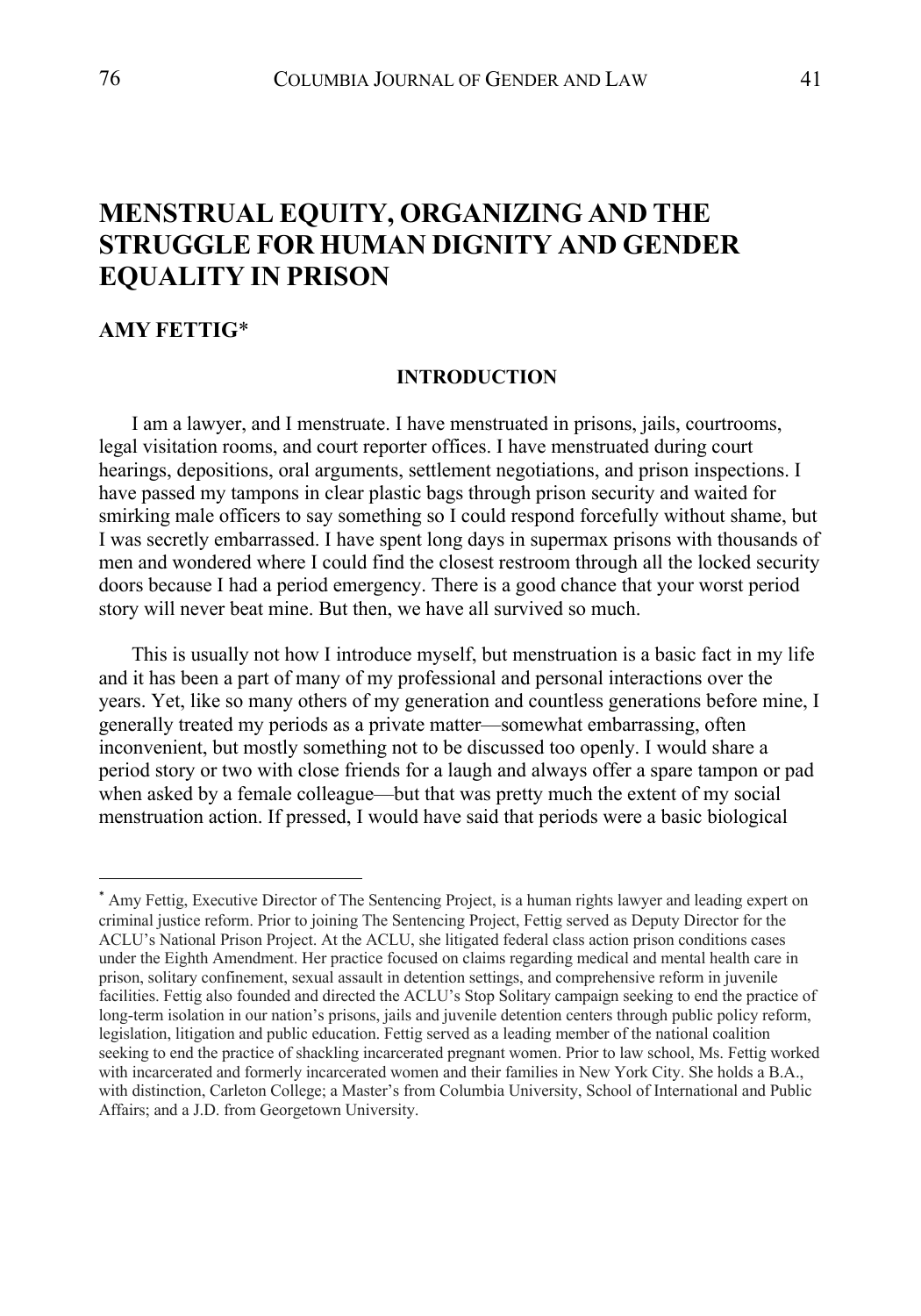fact that I treated as part of my overall health and the health of women and girls everywhere.

But I have to confess, that wasn't the full truth. If it had been, I would have been attuned to the fact that our society chooses to ignore menstruation or take any responsibility for it, that misogynistic connotations of women's long debunked mental and physical weakness still linger over the fact that we menstruate, and the idea that menstruation is somehow unclean, unsanitary, and shameful remain woven into how society talks about or fails to talk about the menstrual cycle. The mere fact that happy, glowing, pastel-colored tampon advertisements can be seen on television or Instagram hasn't changed the cultural reality of silence and stigma around menstruation—or the fundamental lack of support and dignity that our society offers to people who menstruate.

The full truth about me is that I am a civil rights litigator who represented women prisoners in class action lawsuits about unconstitutional conditions of confinement for many years before I started asking them about their periods. I asked them about their mental health care and medications, I learned about their histories of trauma and abuse, and the horror of their incarceration experiences. I talked with them about being shackled during pregnancy, pre-and post-natal care or the lack thereof, access to abortions, and visits from family. I learned a great deal about use of force and sometimes sexual abuse perpetrated by officers on incarcerated women. And I also heard a lot about bad food, filthy showers, and inadequate toothbrushes. But it took me far too long to ask about bad tampons—or the fact that it's hard to get a tampon in prison in the first place.

In retrospect, it seems incredible to me that I didn't start out asking my clients about periods in prison and no one actually brought them up for such a long time. We were trapped in the cone of silence and submission around periods that existed and still exists in too many aspects of our society. This silent submission is now even more incredible to me after the years I've spent hearing the same horror stories of menstrual mismanagement, deprivation and degradation across prisons, jails, states, and communities.

Fortunately, the silence is lifting. And the submission is fading away. For too long, the enormous impacts of menstruation on over half the population during our life cycles has been largely unaddressed in U.S. law, policy, or public consciousness. But now, the proverbial floodgates are open and they will not be closed. In the last few years, states and localities have passed laws to ensure the provision of safe, affordable, or free menstrual products; tampon taxes have been repealed; and even the infamously incompetent and misogynistic former President, Donald Trump, signed a law ensuring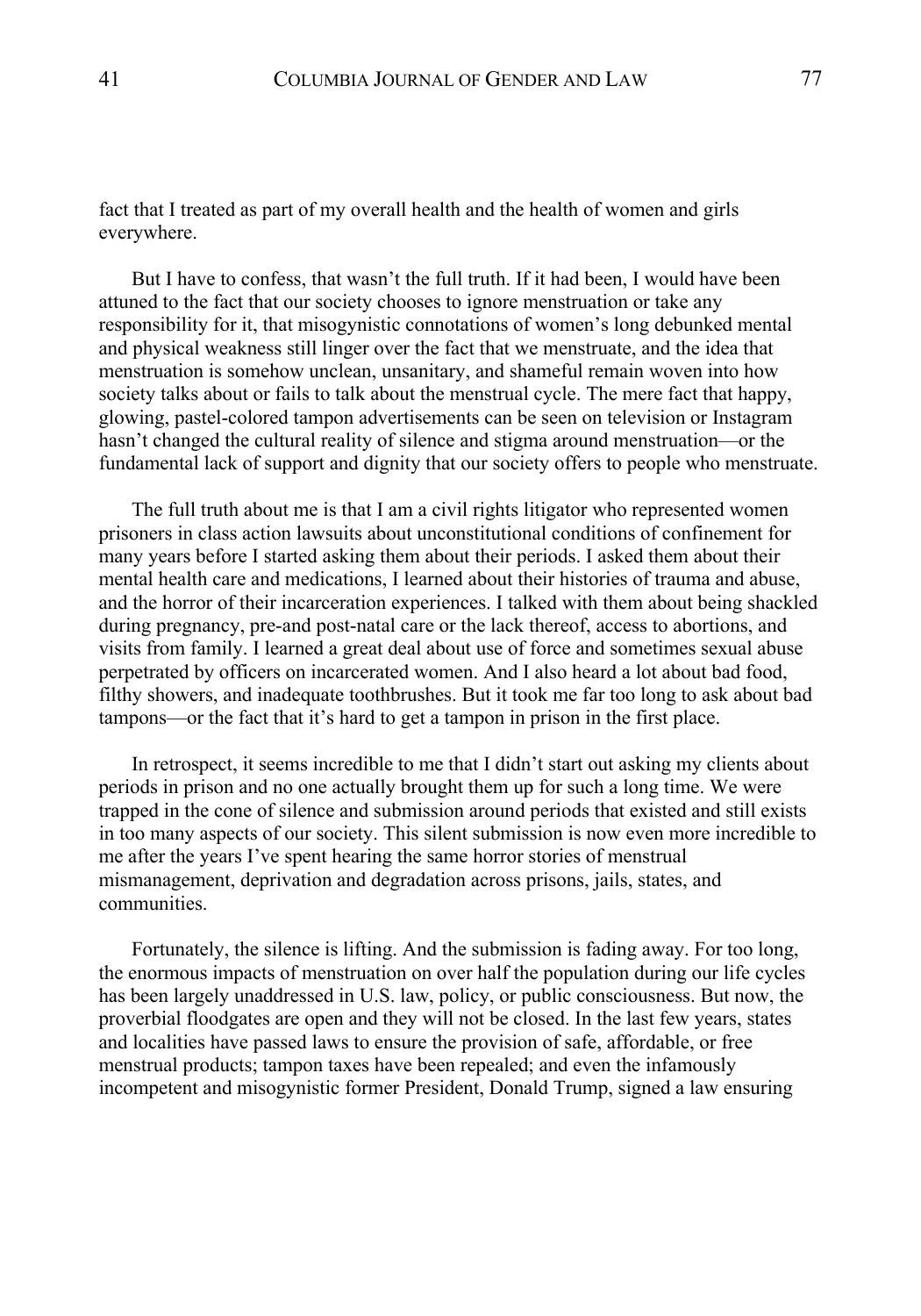ready access to adequate menstrual hygiene products for incarcerated women in the federal Bureau of Prisons.<sup>1</sup> But we are still at the beginning of this movement for menstrual equity. The United States remains a country where menstruating is a liability for all and a weapon and instrument of control used against many, and where equality of opportunity and dignity for those who bleed is often undermined by law, policy and practice.2

This Essay takes a look at the movement for social change around menstruation, especially through the lens of the criminal legal system and prisons and jails in particular. Part I reviews the issues of period poverty and justice that are driving a larger social movement to recognize that safe and ready access to menstrual hygiene products should be framed through a lens of full civic participation in order to understand its full implications for the lives of people who menstruate. Part II dives into the particular needs and problems of abuse and control that incarcerated and detained people face related to menstruation. Part III examines the growing movement to transform menstruation in America along equity lines that focuses both on the rights of all menstruators while bringing social pressure to bear on behalf of the most vulnerable—incarcerated people, the unhoused, students, and those living in poverty—to demand greater governmental and cultural support for the needs, inclusion, and dignity of all people who menstruate. This Part particularly takes note of the fact that the menstrual equity movement gains strength and force when it centers the leadership and voices of people who menstruate as key players demanding social change and evolution of the culture as a whole. Part IV examines the importance of the momentum and success this social movement represents for potential litigation strategies to develop constitutional jurisprudence regarding incarcerated people and menstrual equity. It observes that the pertinent "evolving standards of decency" that inform Eighth Amendment jurisprudence must and will be influenced by the prevailing movement for menstrual equity as a deliberate strategy to ensure that incarcerated people who menstruate are not left out of the social development and rights framework that menstrual equity demands. At the same time this evolution in jurisprudence represent the opportunity for Eighth Amendment jurisprudence—and constitutional framework generally—to place a greater focus on the need for human dignity as a cornerstone of the law.

<sup>1</sup> *See* Part III, *infra*.

<sup>2</sup> *See* Parts I and II, *infra*.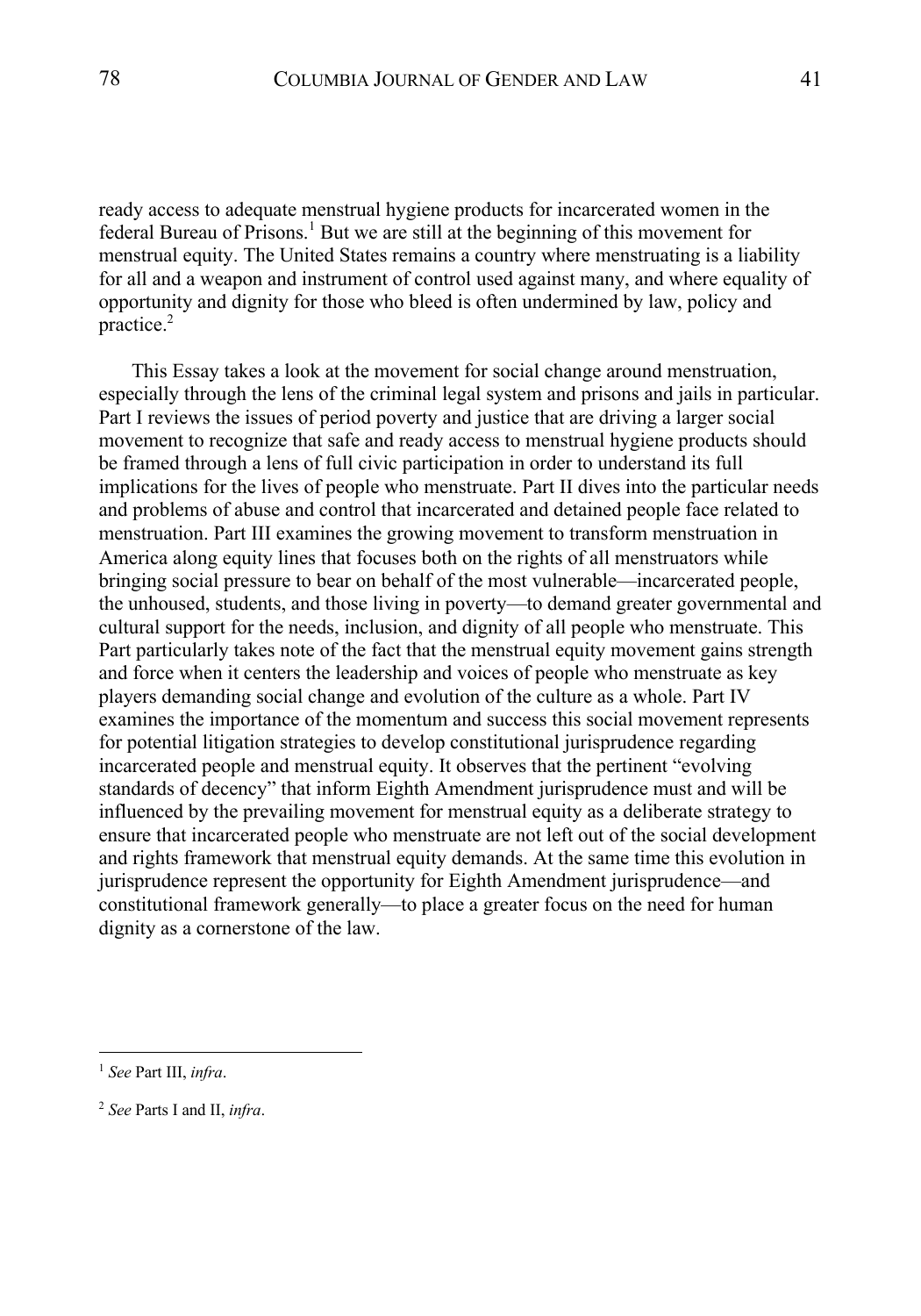#### **I. Moving from Period Poverty to Menstrual Equity**

There are roughly two billion people on this planet who menstruate, and worldwide about 800 million people are menstruating on any given day.<sup>3</sup> Of those daily menstruators, an astonishing 500 million people lack adequate facilities for menstrual hygiene management.<sup>4</sup> But this is not just a problem of the developing world or countries that lack adequate resources or laws and policies that promote equality for women and girls. Many of these vulnerable people who menstruate are in the United States, where our failure to treat menstruation as a public good—whether construed as a basic human necessity, like food or medicine, or a larger social construct that demands a culture where all barriers which exclude menstruators from full civic participation are removed translates into social harm for all, and especially our most vulnerable people.

On average, a person who menstruates spends about 2,500 days of their life menstruating, which amounts to nearly seven years of bleeding during an average life span.<sup>5</sup> Dealing with monthly "periods" in our lives is no small thing for myself and my fellow menstruators—but in this day and age it should not be the economic, social, cultural, and health burden it remains for most of us.

In order to remove this burden and support full and equal participation in society for people who menstruate, we need "menstrual equity." The concept of "menstrual equity," first coined by lawyer and advocate Jennifer Weiss-Wolf, $6$  includes the idea of menstrual products that are safe and affordable for all. But the concept goes much deeper to root out the structures that undermine the full participation of people who menstruate in society at

<sup>5</sup> Steph Black, *The Ms. Q&A: Jennifer Weiss-Wolf on What the U.S. Can Learn from Scotland's Period Products La*w, MS. MAGAZINE (Dec. 7, 2020), https://msmagazine.com/2020/12/07/ms-qa-jennifer-weisswolf-scotland-free-period-products-menstrual-equity/ [https://perma.cc/MUH7-LS69].

<sup>6</sup> JENNIFER WEISS-WOLF, PERIODS GONE PUBLIC XVI (2017).

<sup>3</sup> *Periods Don't Stop for Pandemics – Neither Will Our Efforts to Bring Save Menstrual Hygiene to Women and Girls*, THE WORLD BANK (May 28, 2020),

https://www.worldbank.org/en/news/feature/2020/05/28/menstrual-hygiene-day-

<sup>2020#:~:</sup>text=Every%20day%2C%20some%20800%20million%20women%20and%20girls%20menstruate [https://perma.cc/FYB6-EW9N]. It is notable that this figure does not include trans-men who also menstruate. More data, analysis and action are needed to understand the full needs of this population of people who menstruate and to ensure that those needs are met.

<sup>4</sup> *Menstrual Hygiene Management Enables Women and Girls to Reach Their Full Potential*, THE WORLD BANK (May 25, 2018), https://www.worldbank.org/en/news/feature/2018/05/25/menstrual-hygienemanagement [https://perma.cc/89D2-DMUX].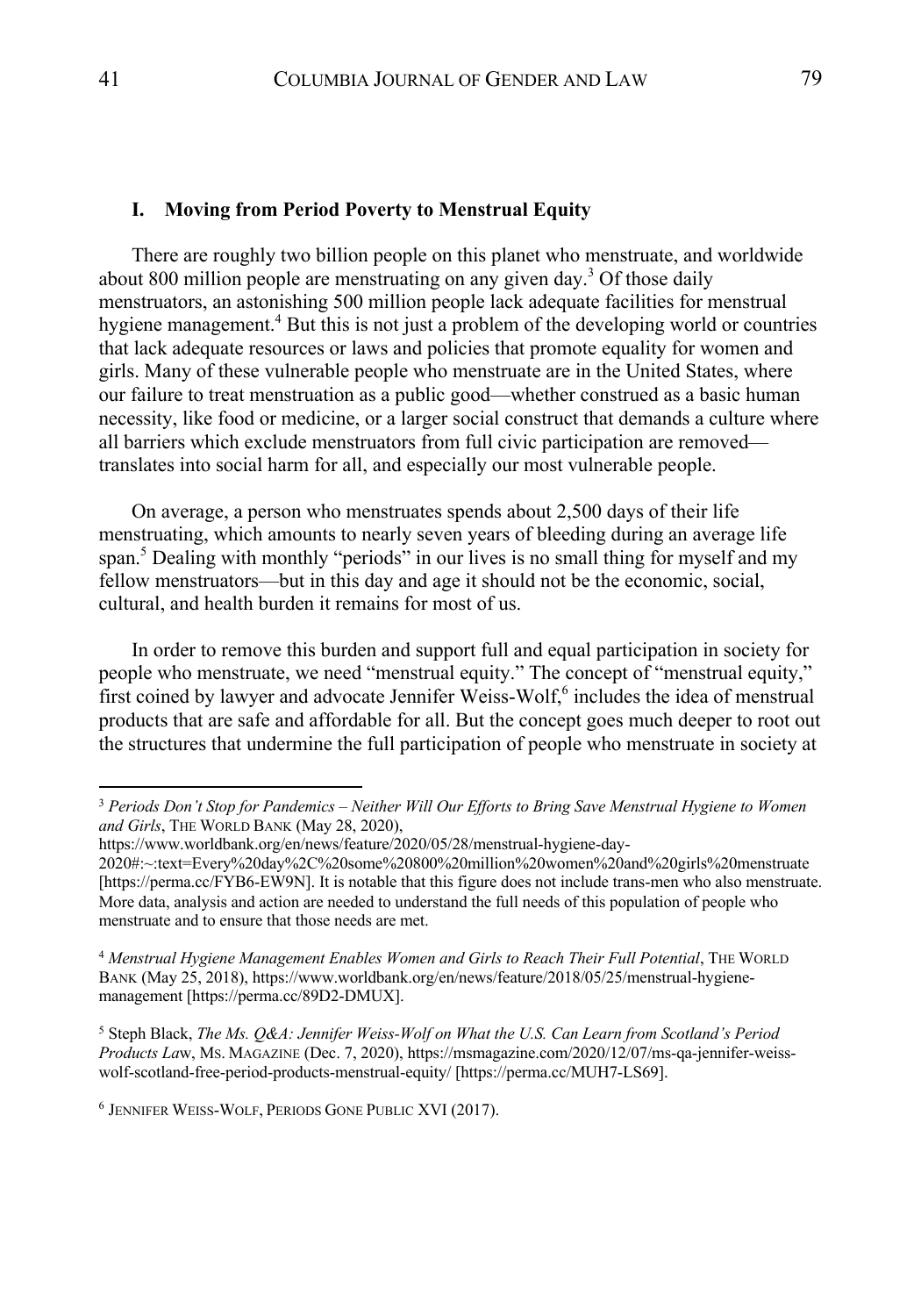large.<sup>7</sup> Currently, in the United States, menstrual hygiene products are not readily available and accessible in our places of work, public institutions, or public spaces. $8$  They are generally not allowable budgetary expenses for publicly funded schools, shelters, or crisis and emergency centers and provision is often inconsistent or coercively addressed in correction facilities and detention centers.<sup>9</sup> Indeed, tampons and pads are actually considered a luxury good in many state tax systems, unlike food or medicine or a variety of lesser goods such as licorice, donuts, or gun club memberships, so they are subject to state sales tax.<sup>10</sup> Despite these obvious iniquities, in 2020, thirty states still taxed menstrual hygiene products.<sup>11</sup> It is estimated that states actually make an estimated \$130 million in tax receipts from our periods.<sup>12</sup>

This failure to recognize that menstruation is a public good that demands both material support to maintain the populations' health and hygiene while at the same time necessitating social support in order to maximize the full participation of all people in our society, implicates all of us. But it also demands that we focus on those most vulnerable to the impacts of menstrual taboos and costs. When we do that, we see that the stigma

https://www.usatoday.com/story/news/nation/2021/02/19/united-states-period-poverty-free-products-tampontax-new-zealand/6797036002/ [https://perma.cc/YC5G-78VH]; Jennifer Weiss-Wolf, *The Fight for Menstrual Equity Continues in 2021*, MARIE CLAIRE (Jan. 27, 2021),

https://www.marieclaire.com/politics/a35280718/menstrual-equity-2021-goals/ [https://perma.cc/6V9C-HBJC]; MENSTRUAL EQUITY, ACLU, https://www.aclu.org/report/menstrual-equity [https://perma.cc/P2S8- AJTS].

<sup>9</sup> ACLU, THE UNEQUAL PRICE OF PERIODS 2-4 (Dec. 2019),

https://www.aclu.org/sites/default/files/field\_document/111219-sj-periodequity.pdf [https://perma.cc/KJ8Z-RW27].

<sup>10</sup> TAX FREE. PERIOD., https://www.taxfreeperiod.com/ [https://perma.cc/A8V7-LYJ2] (Despite progress towards eliminating the "tampon tax" in several states over the past few years, 30 states still tax menstrual hygiene products despite the fact that they are life necessities for people who menstruate. Notably, states exempt items such as gun club memberships (WI), doughnuts (MI), private jet parts (CO), billboard advertising (AR), and licorice (AZ) but still consider tampons taxable).

<sup>11</sup> 30 States Still Have Until Tax Day 2021 to Eliminate Their Tampon Tax, TAX FREE. PERIOD. (Apr. 15, 2020), https://www.taxfreeperiod.com/blog-entries/were-demanding-that-30-states-become-tax-free-periodby-tax-day-2021 [https://perma.cc/B8T9-T9AK].

<sup>12</sup> *Issues*, PERIOD EQUITY, https://www.periodequity.org/issues [ https://perma.cc/8WMY-DPM5].

<sup>7</sup> *Id*. at XX–XXI.

<sup>8</sup> *See, e.g*., Kaanita Iyer, *New Zealand Schools Will Offer Free Menstrual Products. Where Is the US on Period Equity? Far Behind, Experts Say*, USA TODAY (Feb. 19, 2021),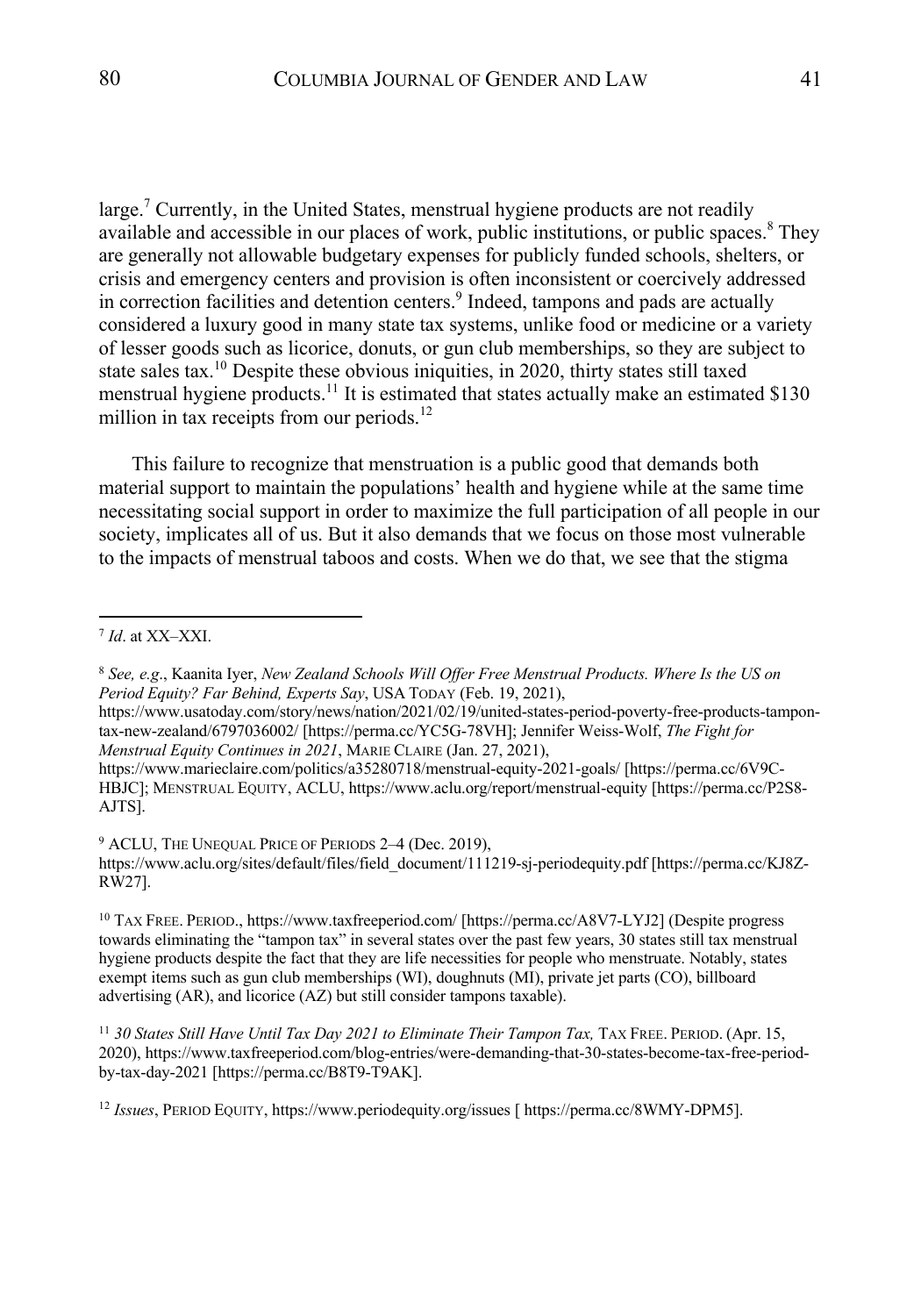and discrimination that menstruators face most squarely falls on those least able to defend themselves in our society and our economy.

Not surprisingly, poverty plays a leading role in determining who pays the greatest costs for the lack of menstrual equity in our society. Women are the majority of the people living in poverty in this country.13 They are often responsible not only for their own economic support, but also for the support of children and families. And tampons and pads are expensive—most women in America will pay more than \$6,000 over the course of a lifetime for menstrual products.<sup>14</sup> For too many, this cost will necessitate a choice between basic necessities, like food for themselves and their families, and basic menstrual hygiene. These choices are exacerbated for people in poverty due to the fact that government programs, such as the Women, Infants, and Children program (WIC) and Supplemental Nutrition Assistance Program (SNAP) benefits, do not cover menstrual hygiene products.<sup>15</sup> Due to these unsupported needs, too often low-income women report using products for unhealthily extended amounts of time or being forced to use cloth, rags, diapers, or paper as a substitute for clean tampons or pads.<sup>16</sup> There are obvious health problems with inadequate menstrual hygiene, including urinary tract infections and bacterial vaginosis,  $17$  but there are also social costs.

Such social costs are illustrated by the plight of students in our public schools, which largely fail to provide free and open access to menstrual hygiene products. Many poor families struggle to provide these basic items, like pads and tampons, to their children. Indeed, one in five American teenagers lives in poverty, so that lack of menstrual products can lead to compromised health, loss of classroom time, and lack of social

<sup>16</sup> *See id.*

<sup>17</sup> *Id.*

<sup>13</sup> Robin Bleiweis et al., *The Basic Facts About Women in Poverty*, CTR. FOR AM. PROGRESS (Aug. 3, 2020), https://www.americanprogress.org/issues/women/reports/2020/08/03/488536/basic-facts-women-poverty/ [https://perma.cc/HH4F-ZRSW] (noting that, according to the most recent U.S. Census Bureau data, of the 38.1 million people living in poverty in 2018 in the United States, fifty-six percent were women.) Notably, this data pre-dates the coronavirus pandemic, which has created unprecedented and disproportionate unemployment for women.

<sup>14</sup> *New Research Reveals How Much the Average Woman Spends per Month on Menstrual Products*, SWNS DIGITAL (Nov. 27, 2019), https://www.swnsdigital.com/2019/11/new-research-reveals-how-much-theaverage-woman-spends-per-month-on-menstrual-products/ [https://perma.cc/EJM7-LKFX].

<sup>15</sup> Ashley Rapp & Sidonie Kilpatrick, *Changing the Cycle: Period Poverty as a Public Health Crisis*, UNIV. OF MICH., SCH. OF PUB. HEALTH (Feb. 4, 2020), https://sph.umich.edu/pursuit/2020posts/period-poverty.html [https://perma.cc/H7UP-ZUGQ].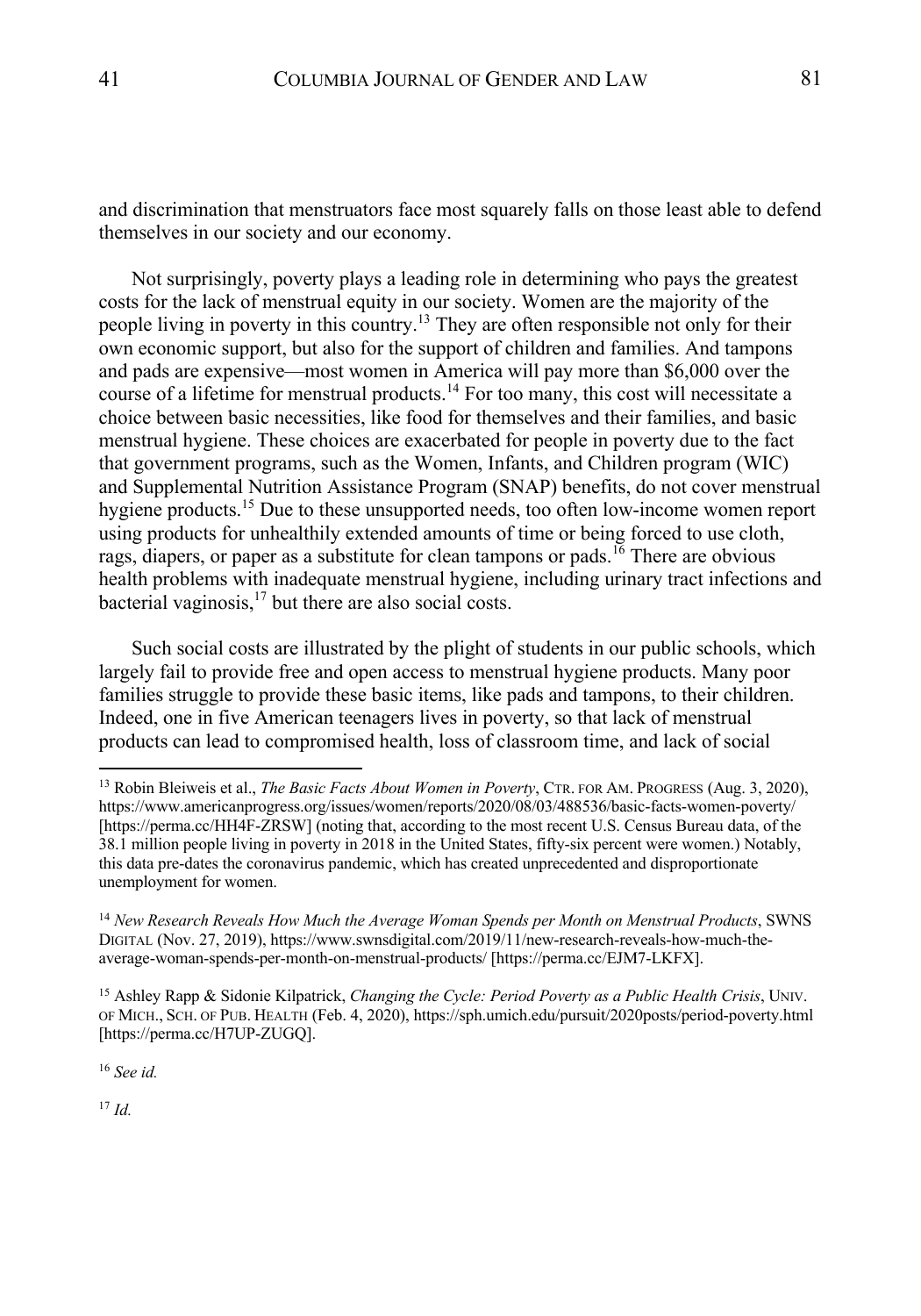interaction.<sup>18</sup> Where researchers have actually investigated this problem, girls report missing school due to lack of access to menstrual products, being forced to use toilet paper to staunch bleeding, and bleeding through clothes and being forced to leave school or miss classes as a result. The lifelong consequences of school absenteeism are well established—they often exacerbate performance gaps that already exist due to poverty and racism—and they raise the specter of the social disengagement and alienation that often limit overall chances in adulthood.<sup>19</sup>

Public schools are not the only government or public institutions that fail to provide for menstrual equity. The growing problems of housing instability in the United States, roughly estimated to impact over 500,000 people on any given night in 2019,<sup>20</sup> translates into an urgent need for access to menstrual hygiene products at homeless shelters and other temporary housing establishments. Lack of access to sanitary products for people who are experiencing homelessness and the need to secure scarce soap, water, and laundry facilities at the same time, are a devastating and overlooked factor in housing instability across America.<sup>21</sup> Serious public health concerns are created by this lack of access to basic hygiene items for people experiencing homelessness—yet this issue remains largely unaddressed in most states and cities.<sup>22</sup>

Using a menstrual equity lens in our laws, policies, and practices will allow us to both expose and solve many of the underlying challenges and problems faced by vulnerable populations. For too long, the basic fact of menstruation has undermined the health and possibilities of women, girls and all people who have periods. These are social, fiscal, and human costs invisible to most of the public and previously too

 $^{20}$  Nat'l Alliance to End Homelessness, The State of Homelessness in America (2020), https://endhomelessness.org/homelessness-in-america/homelessness-statistics/state-of-homelessness-2020/ [https://perma.cc/T3PK-8SD8].

<sup>21</sup> Allegra Parrillo & Edward Feller, *Menstrual Hygiene Plight of Homeless Women, a Public Health Disgrace*, R.I. MED.J., Dec. 2017, at 14–15.

<sup>22</sup> Liz Farmer, *Menstruating While Homeless: An Ignored, Inescapable Issue*, GOVERNING (April 2, 2015), https://www.governing.com/archive/gov-homeless-women-georgia-fells-femme.html [https://perma.cc/QQZ6-FA3K].

<sup>18</sup> Anna North, *Schools Don't Know How to Handle Girls' Menstrual Periods and Their Education Is Suffering Because of It*, VOX (May 4, 2018), https://www.vox.com/2018/5/4/17311168/noble-networkcharter-schools-dress-codes-periods-chicago-menstruation [https://perma.cc/VQ4X-YLV5].

<sup>19</sup> ACLU, THE UNEQUAL PRICE OF PERIODS 2-3 (Dec. 2019), https://www.aclu.org/sites/default/files/field\_document/111219-sj-periodequity.pdf [https://perma.cc/XNU4- JA8U].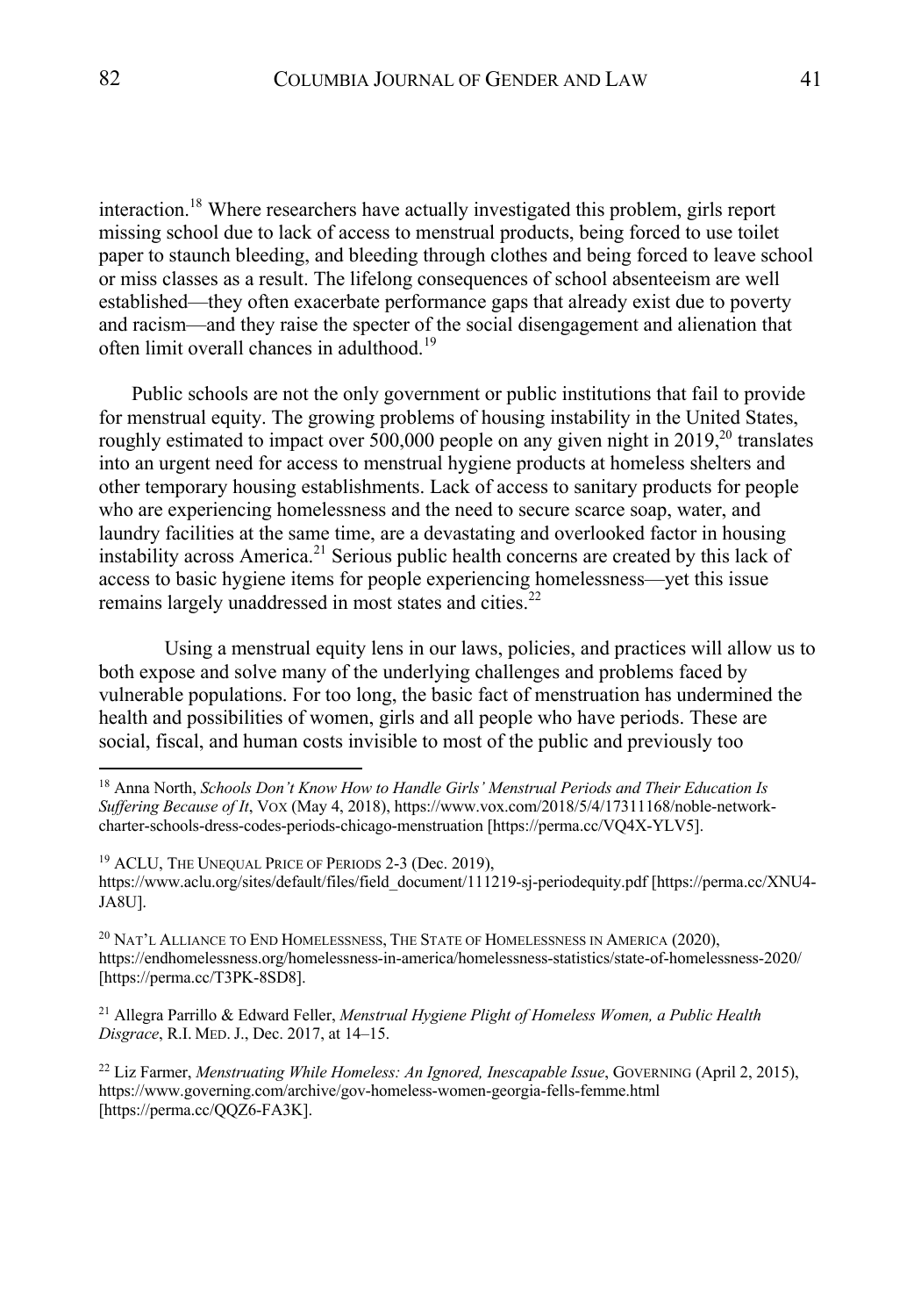stigmatized to gain sufficient attention. But this is changing as we hear more and more from directly impacted people speaking out for change. The call for change is growing, and the voices supporting it come from some of the most vulnerable and overlooked menstruators in this country.

## **II. Addressing the Need for Menstrual Equity in Prisons, Jails, and Detention Centers**

The urgent need to apply a menstrual equity lens to our public institutions and our larger public agenda is especially acute in prisons, jails, and places of detention, where the needs of incarcerated and detained women and girls are often overlooked and their rights frequently undermined as a result. As Adriene Kitcheyan, a woman formerly incarcerated in the Arizona Department of Corrections, testified to the Arizona legislature about her experience menstruating behind bars, "[b]loodstained pants, bartering, and begging for pads and tampons was a regular occurrence. $^{22}$ 

Some of the most overlooked, vulnerable and invisible women in our society are in prisons and jails. And, yet, their numbers have been growing for decades. In 2019, approximately 222,455 women were incarcerated in prison or jail. This represents a 700% increase since 1980.<sup>24</sup> Although women still represent a relatively small percentage of the entire incarcerated population in America, the rate of growth of female imprisonment has actually been twice as high as that of men since 1980.<sup>25</sup> Despite this historic rise, carceral institutions have often failed to address or even consider women's unique needs.

One of those obvious needs is menstruation. Yet few states or localities have laws requiring adequate menstrual hygiene supplies in these institutions. As a result, tampons and pads in prisons and jails are frequently of poor quality and often insufficient to provide adequate hygienic protection. Women in federal custody, for example, report that maxi pads were so thin that they had to wear several at a time to prevent bleeding through their underwear. People in prison generally have limited numbers of underwear and are

<sup>23</sup> Derek Gilna, *New Policies for Federal and State Prisoners Guarantee Feminine Hygiene Products*, PRISON LEGAL NEWS (Apr. 2, 2018), https://www.prisonlegalnews.org/news/2018/apr/2/new-policies-federal-andstate-prisoners-guarantee-feminine-hygiene-products/ [https://perma.cc/4RWT-R8XY] (explaining that Ms. Kitcheyan testified before the Arizona legislature in support of H.B. 2222, a bill to ensure free feminine hygiene products for incarcerated women).

<sup>&</sup>lt;sup>24</sup> THE SENTENCING PROJECT, INCARCERATED WOMEN AND GIRLS  $1$  (2020) (on file with author).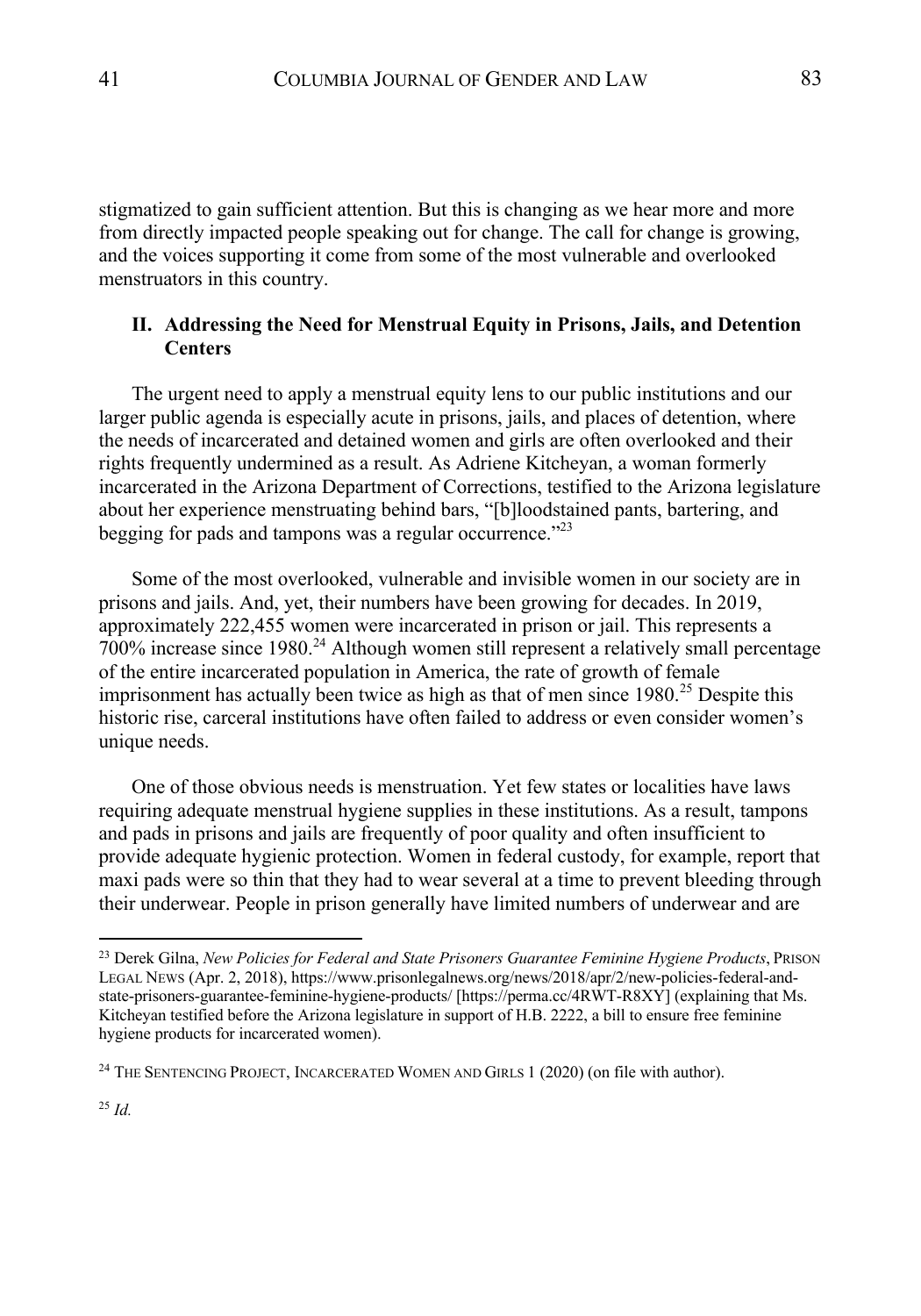only allowed to launder them on certain days, so the degrading prospect of being forced to walk around in bloody underwear is a real threat.<sup>26</sup>

The failure to require free and easy access to menstrual hygiene products behind bars also leads to inadequate supply. A first-of-its-kind, comprehensive study of women's reproductive health care in New York State correctional institutions conducted by the Correctional Association of New York found that over fifty percent of incarcerated women in the state prisons reported not getting sufficient menstrual supplies each month.<sup>27</sup> Women in other states report similar privation; for example, women in Michigan report that a unit of thirty people was ordered to share a pack of twelve pads,  $28$ while in an Indiana jail a woman was allowed only four pads and a tampon while she menstruated for thirty-six hours.29 Similar problems with the supply, distribution and deprivation of menstrual hygiene products were found by the Inspector General of the U.S. Department of Justice in its review of the Federal Bureau of Prisons' management of women in federal custody.<sup>30</sup>

This menstrual privation for incarcerated women is enforced on a group of people who are both vulnerable and incapable of changing their circumstances. The vast majority of women in prisons and jails are indigent before they are incarcerated, and they leave behind low-income families in the community.<sup>31</sup> While incarcerated, women face

<sup>31</sup> Bernadette Rabuy & Daniel Kopf, *Prison of Poverty: Uncovering the Pre-incarceration Incomes of the Imprisoned*, PRISON POL'Y INITIATIVE (July 9, 2015), https://www.prisonpolicy.org/reports/income.html [https://perma.cc/T2ZT-ZG3B]; Beryl Ann Cowan, *Incarcerated Women: Poverty, Trauma and Unmet Need*,

<sup>26</sup> *See supra* note 23.

<sup>27</sup> Dani McClain, *Women in New York State Prions Don't Have Enough Sanitary Pads, Not to Mention Other Daily Indignities*, THE NATION (Feb. 13, 2015), https://www.thenation.com/article/archive/women-new-yorkstate-prisons-dont-have-enough-tampons-not-mention-other-daily-indignitie/ [https://perma.cc/P5MN-MCJS].

<sup>28</sup> Semelbauer v. Muskegon Cnty., No. 1:14-CV-1245, 2015 WL 9906265, at \*9–10 (W.D. Mich. Sept. 11, 2015).

<sup>29</sup> Lexy Gross, *Suit: Clark Jail Denies Women Hygiene Products*, COURIER J. (May 31, 2016), https://www.courier-journal.com/story/news/local/indiana/2016/05/31/suit-clark-jaildenied-woman-hygiene-products/85193988/ [https://perma.cc/4HBH-97YU].

<sup>30</sup> *See* U.S. DEP'T OF JUSTICE, OFF. OF THE INSPECTOR GEN., REV. OF THE FED. BUREAU OF PRISONS' MGMT. OF ITS FEMALE INMATE POPULATION 29–30 (Sept. 2018), https://www.oversight.gov/sites/default/files/oigreports/e1805.pdf [https://perma.cc/QQF8-LR5T].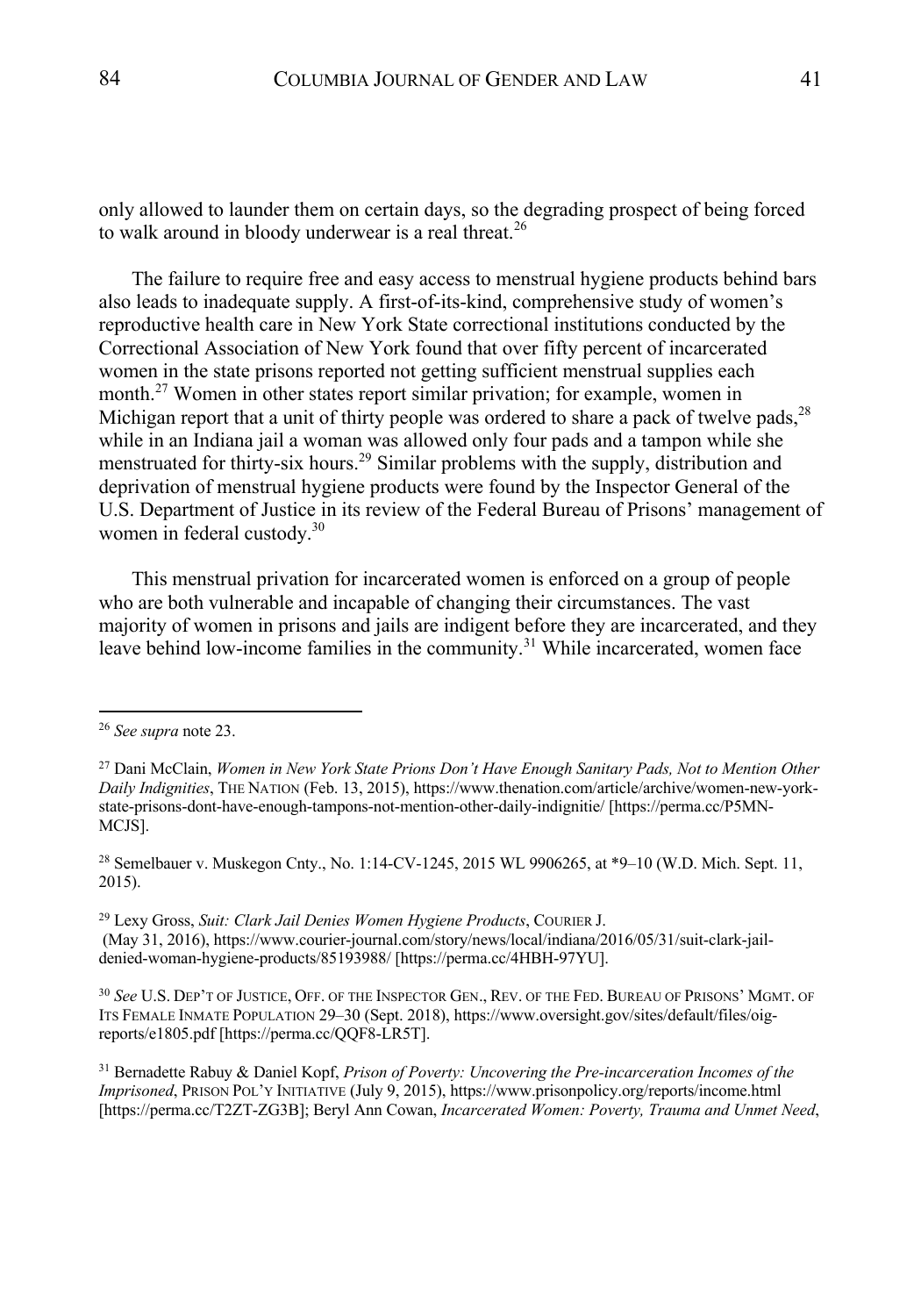many expenses, such as court fees, medical co-pays, and phone calls to children and family. Paying jobs are not a given in prison; with rare exceptions, prison jobs are unpaid in Alabama, Arkansas, Florida, Georgia, and Texas.<sup>32</sup> Even if they are able to obtain a paying job while incarcerated, the average daily wage in prison is \$3.45, and many jurisdictions pay less.<sup>33</sup> Hourly wages are also telling, while not all states inflict slave labor like Georgia or Texas, regular prison jobs in Arizona pay an hourly wage from 15 to 50 cents per hour; California is 8 to 37 cents; Illinois, 9 to 90 cents; and Connecticut 13 cents to a dollar per hour.<sup>34</sup>

In contrast to the artificially low wages in prisons and jails, the costs of basic items can be astronomical. This includes the cost of menstrual products. In Colorado, for example, a box of tampons in prison can cost a woman two weeks' wages.<sup>35</sup> In Florida, a woman in prison may have to pay \$4 for four tampons.<sup>36</sup> The privation inflicted on women and girls behind bars when it comes to their periods means that the state extracts unnecessary cost from women by forcing them to choose between competing goals, such as paying for medical co-pays so health can be maintained, making costly calls to children and families in order to build and maintain social ties, and maintaining adequate health and hygiene with enough pads and tampons to staunch the flow of monthly blood. The fact that these are stark and routine choices for so many women in detention settings is appalling.

Sadly, these are not even the greatest risks the lack of menstrual equity inflicts on women in carceral institutions. Because tampons and pads are not provided in a consistent and easily accessible way, products are used for too long or in unprescribed

<sup>33</sup> *Id.*

<sup>34</sup> *Id.*

<sup>35</sup> *Id.*

AM. PSYCH. ASS'N (Apr. 2019), https://www.apa.org/pi/ses/resources/indicator/2019/04/incarcerated-women [https://perma.cc/QP52-XQ5L].

<sup>32</sup> Wendy Sawyer, *How Much Do Incarcerated People Earn in Each State?*, PRISON POL'Y INITIATIVE (Apr. 10, 2017),

https://www.prisonpolicy.org/blog/2017/04/10/wages/#:~:text=The%20average%20of%20the%20minimum,i n%202001%20to%20%243.45%20today [https://perma.cc/47XY-MN5C].

<sup>36</sup> Ben Conarck, *Florida Prisons Roll Out More For-Profit Services While Weighing Visitation Cuts*, FLA. TIMES UNION (June 2, 2018), https://www.jacksonville.com/news/20180601/florida-prisons-roll-out-morefor-profit-services-while-weighing-visitation-cuts [https://perma.cc/Z368-HWAV].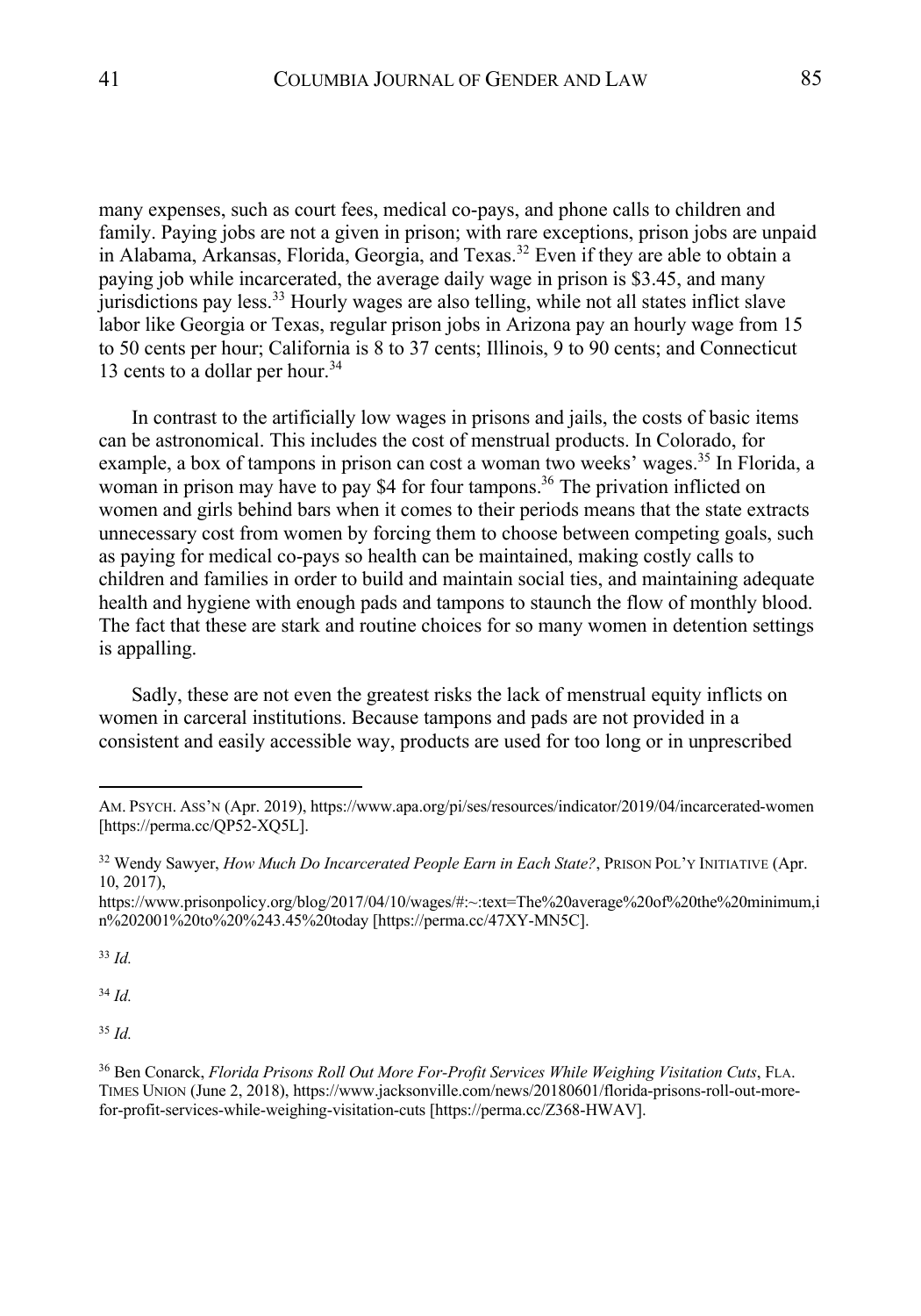ways as women attempt to adapt to privation. Making homemade tampons out of toilet paper or folded-up pads is common in women's institutions. I've seen these techniques demonstrated countless times and even taught a workshop on how to build a prison tampon with menstrual equity advocates in Washington, D.C. What began as a slightly startling exercise for the women in my workshop turned into a moment of horror as they realized the implications of using scavenged materials to staunch the monthly flow of menstrual blood. Indeed, the necessity of using unhygienic materials and wearing tampons for too long is a reality for women denied the products they need behind bars. All of this is degrading and unhygienic, but it is also dangerous, leaving incarcerated people vulnerable to reproductive tract infections and toxic shock syndrome and heightened susceptibility to STDs.<sup>37</sup>

Heightened and unnecessary health risks are a product of menstrual deprivation both inside and outside carceral institutions, but the dehumanizing power imbalances at play in places of confinement create even greater risks. Women repeatedly report having to beg officers for menstrual hygiene products while incarcerated.38 In Delaware prisons, for example, policy required women to ask officers for sanitary pads, but they were only allowed up to six pads at a time and no tampons at all.<sup>39</sup>

This artificial scarcity and the humiliating power imbalance it engenders are a toxic mixture in an institution where custody and control are already coercive—and often lacking in proper oversight.<sup>40</sup> Sadly, the types of abuse such situations create are predictable. One high-profile example comes from the Department of Justice's investigation of Alabama's Tutwiler Prison for Women, which found that correctional officers routinely withheld menstrual hygiene products to coerce women into sex.

<sup>40</sup> *See, e.g.*, Michele Deitch, *The Need for Independent Prison Oversight in a Post-PLRA World*, 24 FED. SENT'G REP. 236 (2012); David Fathi, *The Challenge of Prison Oversight*, 47 AM. CRIM. L. REV. 1453 (2010); Michael Mushlin & Michele Deitch, *Opening Up a Closed World: What Constitutes Effective Prison Oversight?*, 30 PACE L. REV. 5 (2010).

<sup>37</sup> *See supra* note 15.

<sup>38</sup> Chandra Bozelko, *Prisons That Withhold Menstrual Pads Humiliate Women and Violate Basic Human Rights*, THE GUARDIAN (June 12, 2015), https://www.theguardian.com/commentisfree/2015/jun/12/prisonsmenstrual-pads-humiliate-women-violate-rights [https://perma.cc/Y4WC-LLPD].

<sup>39</sup> Meredith Newman, *Senator Wants State to Provide Free Tampons to Women in Prison*, DEL. ONLINE (Apr. 16, 2018), https://www.delawareonline.com/story/news/health/2018/04/16/free-tampons-prison-delawarebill/506203002/ [https://perma.cc/KAQ5-DLAM].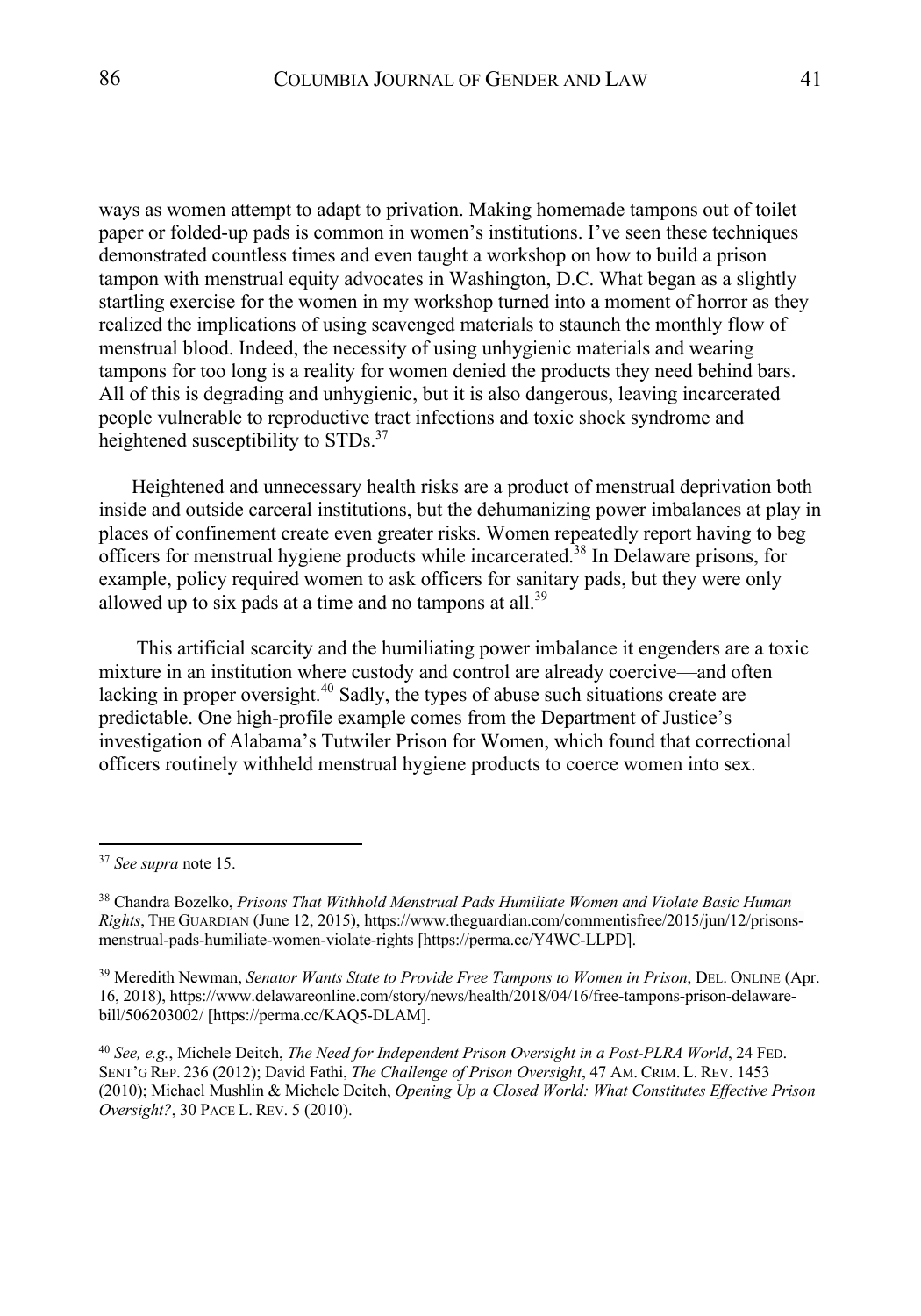Investigators found that women at the prison were forced to choose between being denied basic hygiene items for months at a time or being raped by male officers.<sup>41</sup>

Essentially, government policy in Alabama and other states creates a hierarchy of control and oppression that promotes safety and security risks for people in institutions due to a lack of menstrual equity. As Kimberly Haven, a formerly incarcerated woman from Maryland, put it, "[t]here is no dignity, no humanity, no compassion in a system that makes a person have to beg, borrow, or even make her own basic hygiene items. Pads and tampons have become weaponized."<sup>42</sup>

Fundamentally undermining the human dignity of people behind bars by weaponizing menstruation—their basic biological functions—against them is a recurrent theme for incarcerated people. From being forced to wear bloody clothes to humiliating strip searches while menstruating, the "normalization" of degradation predictably leads to massive rights violations perpetrated by institutions. A recent ruling of the U.S. Court of Appeals for the Seventh Circuit illustrates the type of extreme degradation and unlawfulness that flourishes in our carceral institutions when basic dignity is denied to people who are incarcerated. The case, *Henry v. Hulett*, <sup>43</sup> involved a claim made by a class of women over the violation of Fourth Amendment rights to bodily privacy during strip searches. During the incident in question, over 200 women prisoners at the Illinois Department of Corrections Lincoln Correctional Center were subjected to abusive strip searches by a mix of correctional officers and cadets in a training exercise. During the strip searches performed by female cadets, male officers and cadets would see the women as they were strip searched and made demeaning remarks about them, calling the women "dirty bitches" and making such comments as "[n]o man wants to be with you because you smell like death," "[y]our pussy stinks," "[y]ou all are fucking disgusting," and "I

<sup>&</sup>lt;sup>41</sup> Letter from Jocelyn Samuels, Acting Assistant Att'y Gen., to Robert Bentley, Gov. of Ala. (Jan. 17, 2014), https://www.justice.gov/sites/default/files/crt/legacy/2014/01/23/tutwiler\_findings\_1-17-14.pdf [https://perma.cc/3MLH-BAWA].

<sup>42</sup> Kimberly Haven, *Why I'm Fighting for Menstrual Equity in Prison*, ACLU (Nov. 8, 2019), https://www.aclu.org/news/prisoners-rights/why-im-fighting-for-menstrual-equity-in-prison/ [https://perma.cc/56VW-VR2Z].

<sup>43</sup> Henry v. Hulett, 969 F.3d 769, 779 (7th Cir. 2020) (explaining that the Fourth Amendment protects a prisoner's right to bodily privacy during visual inspections, subject to reasonable intrusions that realties of incarceration demand, and that "a diminished right to privacy in one's body, unlike a right to privacy in one's property and surroundings, is not fundamentally incompatible with imprisonment and is an expectation of privacy that society would recognize as reasonable").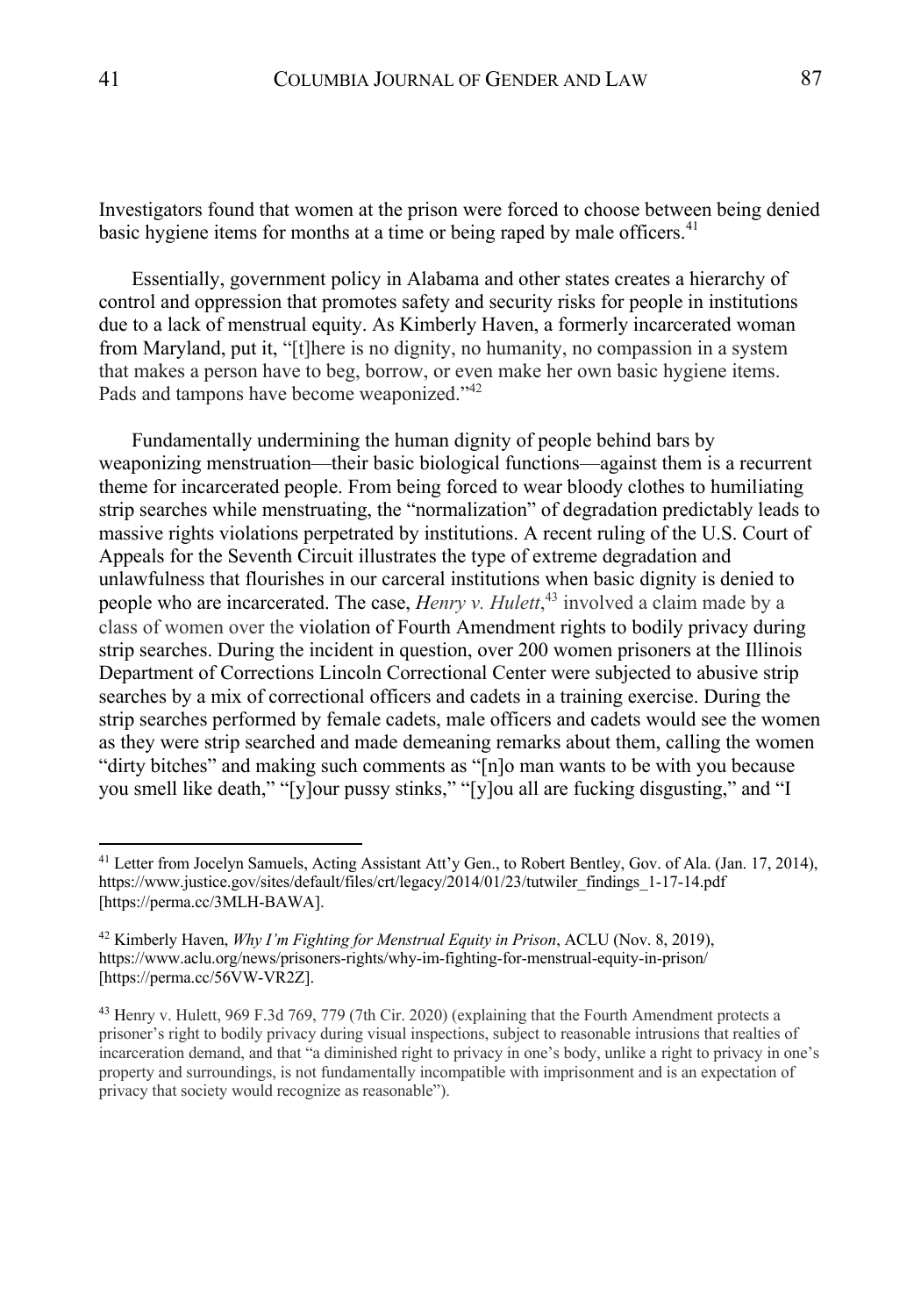can't believe women smell like this."<sup>44</sup> If the women were menstruating, they were ordered to remove their hygiene products and toss them on the floor and in overflowing garbage bins in the full view of others. Women were then forced to stand barefoot on the floor dirty with menstrual blood and other bodily fluids.<sup>45</sup> Women did not receive replacement feminine hygiene products but instead "were left to bleed on themselves for several hours, soaking through their clothes and getting blood on their legs and feet."<sup>46</sup>

The facts of *Henry v. Hulett* evoke revulsion for their sheer pointless brutality and routinized inhumanity and misogyny directed at the incarcerated women. The fact that the case arose from a "training" exercise is notable. But this brutality is not the product of an isolated incident in Illinois or even an especially brutal corrections system in America. Instead, it betrays the larger devaluation of women and girls in an institution that often operates outside the usual constraints of our society—but nonetheless reflects its values.

## **III. Promoting a Movement for Menstrual Equity Nationwide**

Explicitly challenging these values and the misogynist and discriminatory ethos that supports them in prisons and beyond is the first triumph of the emerging movement for menstrual equity nationwide. As noted by Jennifer Weiss-Wolf in her seminal work, *Periods Gone Public*, "[h]ow can we imagine gender equality without menstrual equity?"<sup>47</sup> This call for equity and equality is a notable departure from the manner in which most activists in the early twentieth century dealt with menstruation. Those efforts focused on reclaiming periods as a natural process informed by a scientific and healthfocused approach, but were still concerned with contravening the popular notions of menstruation as a dirty process designed to rid the body of impurities or "bad blood."<sup>48</sup> Today, advocates seek to go beyond the issues of hygiene and biological process in a much more public and vocal manner that works to frame menstruation as both a dignity

<sup>47</sup> *See supra* note 6, at XI.

<sup>44</sup> *Id.* at 775.

<sup>45</sup> *Id*.; *see also* Matt Clarke, *Seventh Circuit Holds Illinois Prisoners Retain Fourth Amendment Rights to Bodily Privacy, Overruling Circuit Precedents*, PRISON LEGAL NEWS (Jan. 1, 2021), https://www.prisonlegalnews.org/news/2021/jan/1/seventh-circuit-holds-illinois-prisoners-retain-fourthamendment-rights-bodily-privacy-overruling-circuit-precedents/ [https://perma.cc/8VBK-CSJY].

<sup>46</sup> *Henry*, 969 F.3d at 775.

<sup>48</sup> LARA FREIDENFELDS, THE MODERN PERIOD 38–39 (2009) (discussing the early twentieth century movement to combine science and health education as part of the public and private narrative around menstruation in America).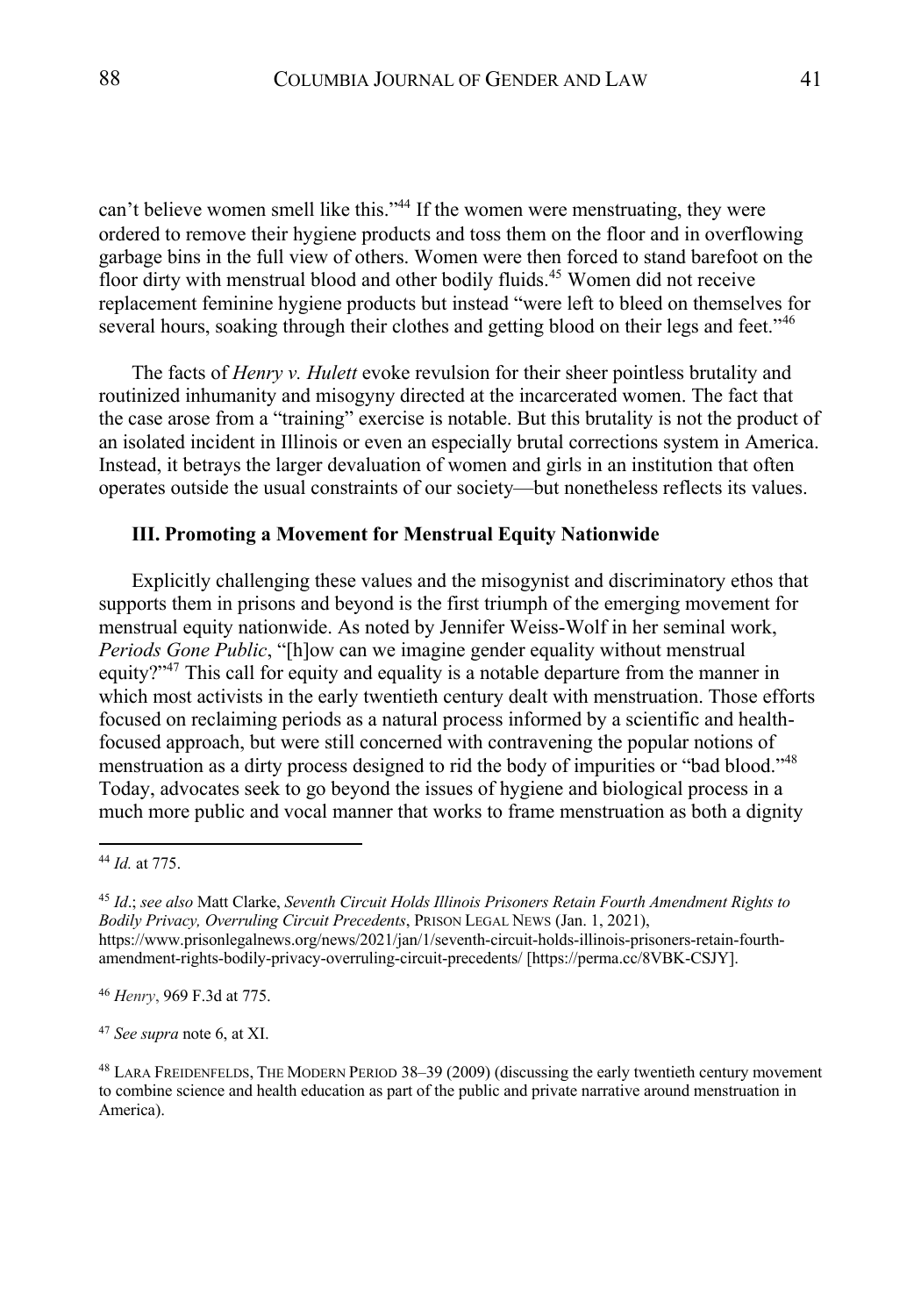and a civic participation issue. At the same time, these campaigns continue to focus on removing the remaining stigma of menstruation by empowering menstruators to speak up and speak out about their experience in a society that continues to ignore and marginalize their needs $49$ 

The movement for menstrual equity in the United States focuses broadly on making safe and affordable menstrual hygiene products available by removing sales tax on those products known as the "tampon tax," as well as the provision of free and easily accessible menstrual hygiene products in public spaces and government institutions such as schools, jails, prisons, and homeless shelters.<sup>50</sup>

The fight against the "tampon tax" in the states is the fastest moving part of the menstrual equity campaign. In 2020, twenty-one states introduced bills to remove the sales tax on menstrual hygiene products; now, there are twenty states that don't tax these products, but thirty that still do. $51$  Efforts to bring free and accessible menstrual hygiene products to vulnerable populations and public spaces have not moved as quickly, but momentum is clear. Thirteen states now mandate free and accessible menstrual hygiene products in correctional institutions. Six have laws on free access in public schools, and one mandates such access in shelters.<sup>52</sup> Most of these gains were made in just three years between 2016 and 2019 with the legislative cycle in the states largely consumed by the COVID-19 pandemic in 2020. Fortunately, in 2021, menstrual equity campaigns are again moving forward, with twenty bills introduced in nine states by March  $2021$ .<sup>53</sup>

There is also growing support for menstrual equity among voters. Indeed, polling research in 2018 by the Justice Action Network found that an overwhelming ninety

<sup>49</sup> *See, e.g.*, *supra* note 6, at 121–55.

 $50$  Notably, other nations are addressing menstrual equity with a broader lens. In 2020, Scotland became the first nation in the world to mandate that all period products in the country will be free for anyone who needs them. Li Cohen*, Scotland Becomes 1st Country to Make Period Products the Law*, CBS NEWS (Nov. 25, 2020), https://www.cbsnews.com/news/free-period-product-scotland/ [https://perma.cc/2E5Z-URGX].

<sup>51</sup> *See* PERIOD EQUITY, http://www.periodequity.org [https://perma.cc/4HRJ-5TU3].

<sup>52</sup> *See supra* note 19, at 7.

<sup>53</sup> Jamie McConnell, *Updates on Menstrual Equity Policies*, WOMEN'S VOICES FOR THE EARTH (Jan. 11, 2021), https://www.womensvoices.org/2021/01/11/period-health-policies-is-your-state-working-to-makemenstrual-equity-a-priority/ [https://perma.cc/4LFL-ZU2U].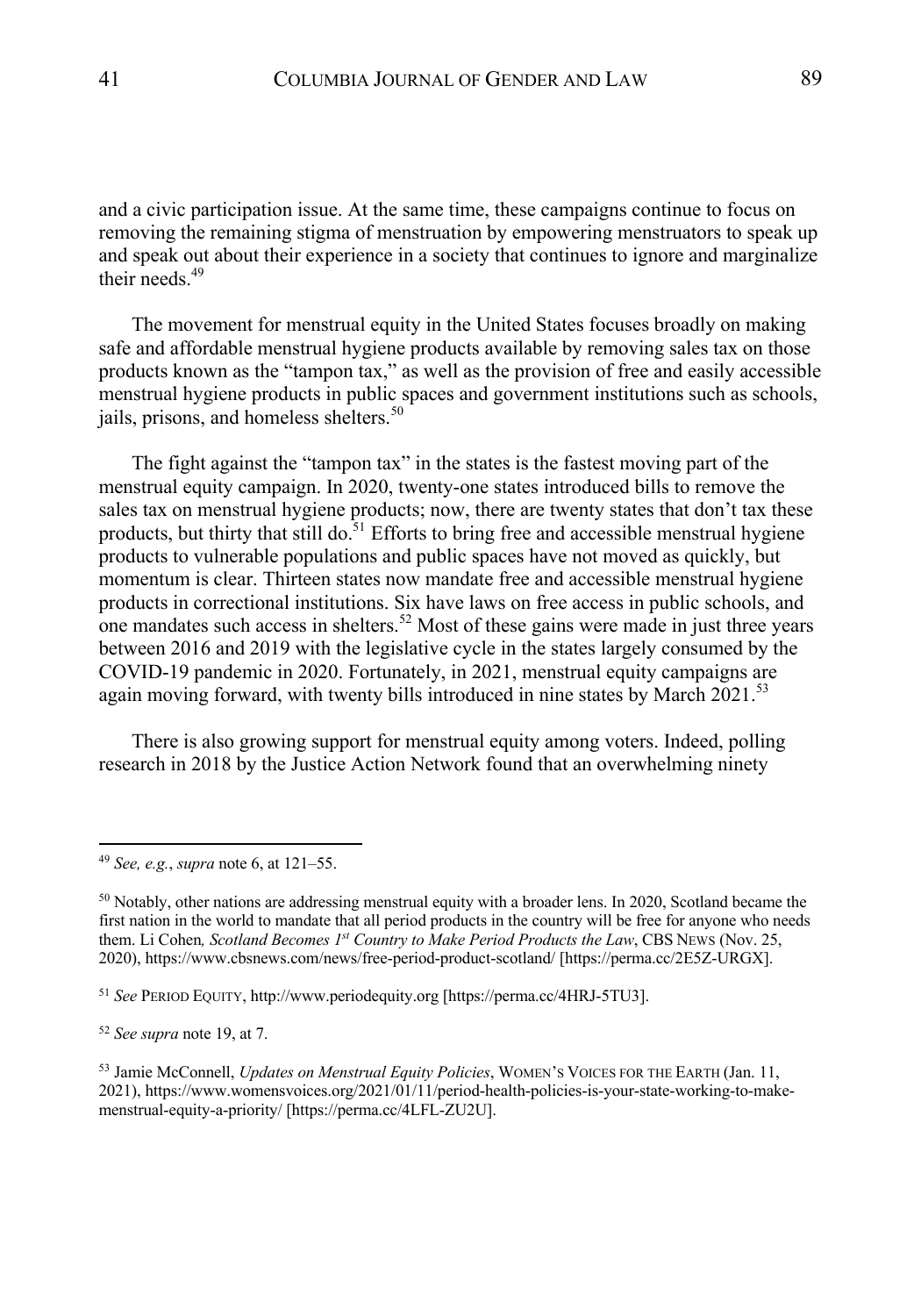percent of voters across the political spectrum were in favor of providing free menstrual products in prison.<sup>54</sup>

Federal legislation is also driving change. Notably, the First Step Act of 2018 ensures that people incarcerated in federal prisons have adequate access to menstrual hygiene products.55 Building on this recognition of menstrual hygiene products as a medical necessity rather than a "luxury" item, the CARES Act of 2020 reclassified menstrual products as "qualified medical expenses" under the IRS tax code so that they can now be bought with FSAs and HSAs pre-tax, like other long-eligible expenses such as contact lens solution and sunscreen.<sup>56</sup> Finally, legislation introduced by U.S. Representative Grace Meng (D-NY), the Menstrual Equity for All Act, requires comprehensive and expanded support for menstruation, including provisions that require Medicaid to finally cover menstrual products, the inclusion of menstrual products as part of school budgets, the mandatory provision of menstrual products for certain employers, and requirements that states provide menstrual products in correctional institutions in order to receive federal criminal justice funding.<sup>57</sup>

The emphasis of these largely legislative campaigns is social equity and a recognition that vulnerable populations suffer the most in systems of inequality.<sup>58</sup> This is notable in

<sup>56</sup> *IRS Outlines Changes to Health Care Spending Available Under CARES Act*, IRS (June 17, 2020), https://www.irs.gov/newsroom/irs-outlines-changes-to-health-care-spending-available-under-cares-act [https://perma.cc/3BFX-MXHM].

<sup>57</sup> Menstrual Equity for All Act of 2019, H.R. 1882; *see also* Press Release, Grace Meng, Member, U.S. House of Representatives, Meng Unveils Bold Proposal to Provide Menstrual Equity to All, (Mar. 26, 2019), https://meng.house.gov/media-center/press-releases/meng-unveils-bold-proposal-to-provide-menstrualequity-to-all [https://perma.cc/MHD9-TXHV].

<sup>58</sup> *See, e.g.*, Jennifer Weiss-Wolf, *U.S. Policymaking to Address Menstruation: Advancing an Equity Agenda*, 25 WM. & MARY J. RACE, GENDER & SOC.JUST. 493, 495–501, 505–514 (2019); Jennifer Weiss-Wolf, *The ERA Campaign and Menstrual Equity*, 43 N.Y.U REV. L. & SOC. CHANGE 168, 169–173 (2019); Emily McCarty, *Let It Flow! NYC Funds Free Pads and Tampons for All Schools, Jails, and Shelters*, BITCH MEDIA (June 29, 2016), https://www.bitchmedia.org/article/let-it-flow-nyc-funds-free-pads-and-tampons-all-schools-

<sup>54</sup> Grace Meng, Julissa Ferreras-Copeland & Jennifer Weiss-Wolf, *Women Are Finally Winning the Period Rights Fight*, NEWSWEEK (Jan. 25, 2018), https://www.newsweek.com/women-finally-winning-period-rightsfight-790990 [https://perma.cc/7M7Z-QEXQ].

<sup>55</sup> P.L. 115-391; *see also* Anjana Samant, *The First Step Act is a Small Step for Incarcerated Women*, ACLU (Dec. 27, 2019), https://www.aclu.org/blog/prisoners-rights/women-prison/first-step-act-small-stepincarcerated-

women#:~:text=The%20First%20Step%20Act%20moves,period%20thereafter%2C%20with%20some%20ex ceptions [https://perma.cc/2QDS-S6LN].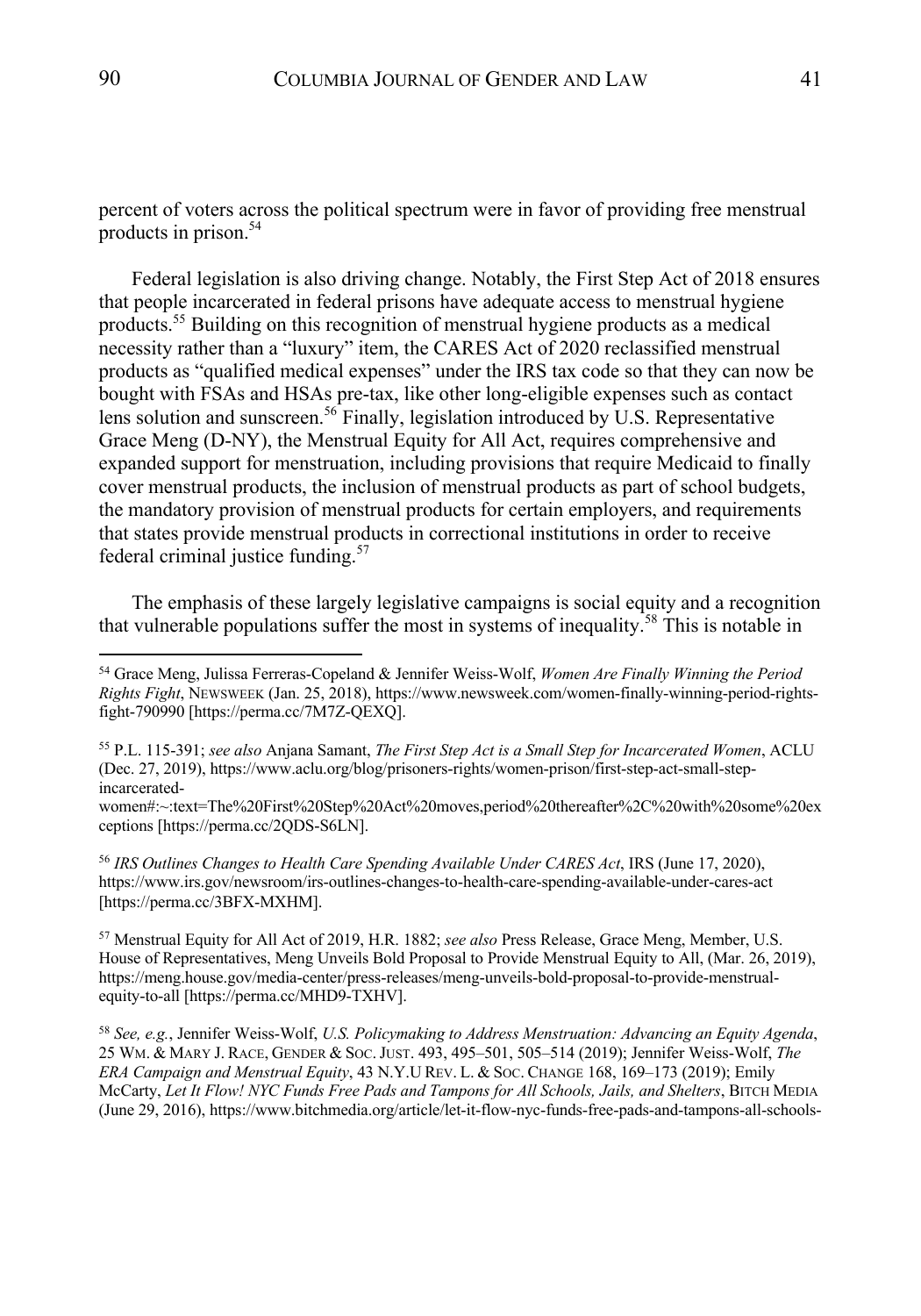the statements of law makers who introduce and support menstrual equity legislation requiring government to provide free and easy access to menstrual hygiene products. For example, in a statement proposing New York City's first-of-its-kind legislation in 2015 providing free menstrual hygiene products in schools, shelters, and jails, New York City Council member Julissa Ferreras-Copeland stated, "When over half of New York City's residents experience menstruation, it is crucial to acknowledge their needs and show value and respect for their bodies by making menstrual hygiene products widely and easily available. . . . No student, homeless individual or inmate should have to jump through hoops, face illness or feel humiliated because they cannot access pads or tampons."<sup>59</sup>

This framing of the menstrual equity movement that centers dignity issues is increasingly part of the messaging coming from state and local movements that are being led and driven by directly impacted people. One such example is the Maryland Reproductive Justice Inside Coalition, which worked for passage of the state's law mandating the provision of free and adequate tampons and pads to incarcerated women in state and local correctional facilities.<sup>60</sup> The Coordinator of that coalition, Kim Haven, a formerly incarcerated woman who personally experienced severe health consequences from the state's refusal to provide adequate menstrual hygiene products, spoke passionately for women on the inside. Part of that campaign featured Ms. Haven demonstrating exactly how incarcerated women put together homemade prison tampons.<sup>61</sup> Today's menstrual equity activism uses frank and unapologetic statements to counter the stigma and shame that silenced discussion of menstruation in earlier times.

jails-and-shelters [https://perma.cc/K2VH-PMMJ]; Melissa Jeltsen, *Providing Free Pads and Tampons to Incarcerated Women Is About More than Hygiene*, HUFF. POST (June 23, 2016), https://www.huffpost.com/entry/new-york-prisons-periods\_n\_576bfcade4b0b489bb0c901b [https://perma.cc/6WA7-Z2H7].

<sup>59</sup> Melissa Jeltsen, *Providing Free Pads and Tampons to Incarcerated Women Is About More than Hygiene*, HUFF. POST (June 23, 2016), https://www.huffpost.com/entry/new-york-prisonsperiods\_n\_576bfcade4b0b489bb0c901b [https://perma.cc/CM3L-BQQ6].

<sup>60</sup> K. Haven, *Incarcerated People Deserve the Dignity of Menstrual Equity*, MS. (Nov. 15, 2019), https://msmagazine.com/2019/11/15/incarcerated-people-deserve-the-dignity-of-menstrual-equity/ [https://perma.cc/DLH4-M5EC].

<sup>61</sup> *See* NARAL Pro-Choice Maryland, *Turning a Pad into a Tampon*, YOUTUBE (Apr. 3, 2018), https://www.youtube.com/channel/UCPY-Zz3AlpRjHcJWuh3cMkg/videos [https://perma.cc/C572-L4YC]. The author wishes to express her personal thanks to Ms. Haven for coaching her through various tampon making techniques in prison.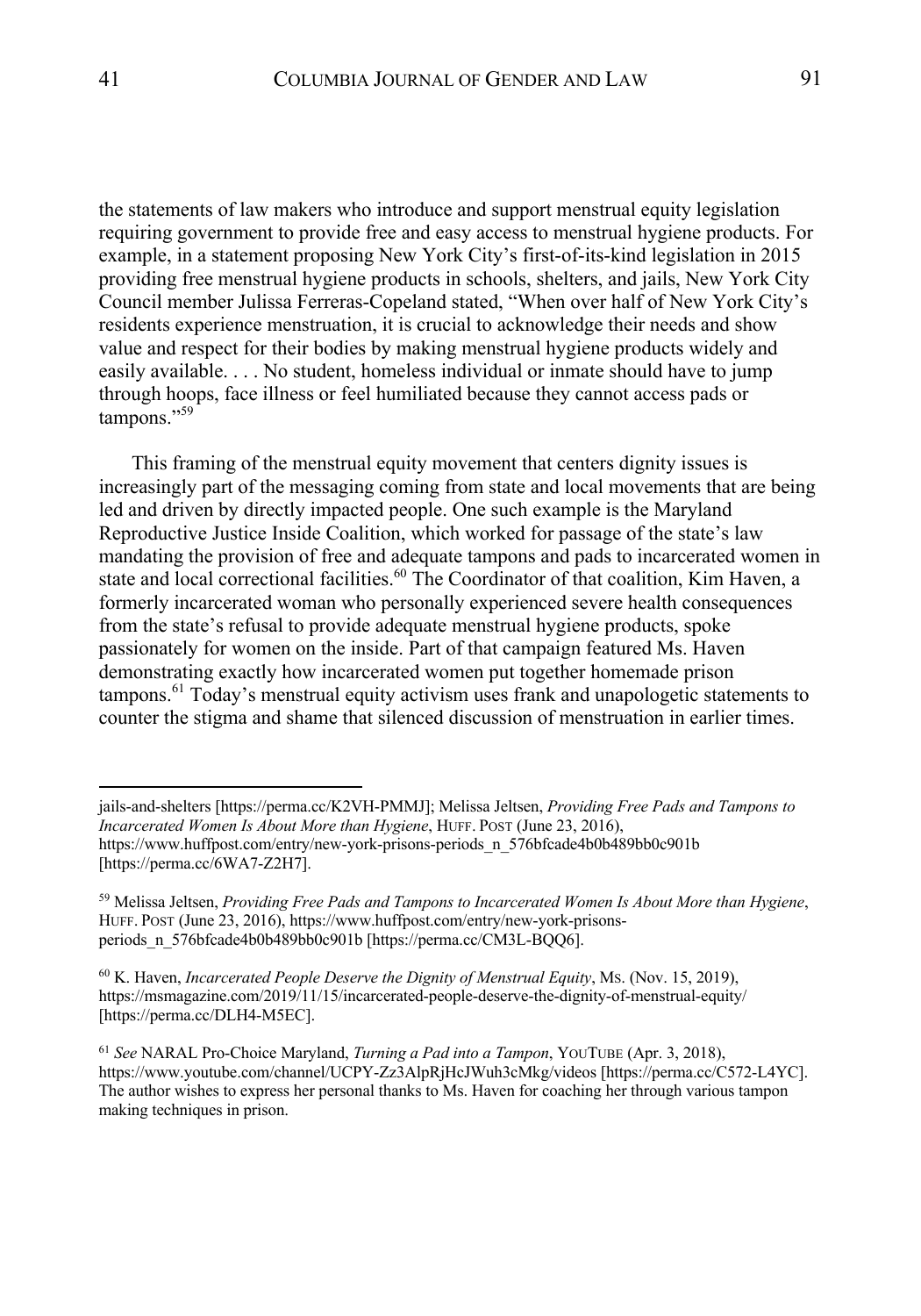Dignity and the full civic participation that dignity requires can only be achieved with an end to shame.

Another example of the type of robust organizing to end menstrual shame and emphasize dignity as part of state legislative efforts is the #LetItFlow social media campaign that emerged in Arizona. A menstrual equity bill introduced by Representative Athena Salman in 2018 was meant to provide adequate and unhampered access to menstrual hygiene products in state prisons. In introducing the bill, Rep. Salman stated, "This issue speaks to the basic dignity of being a woman. By denying women additional pads and no free tampons, that is violating a woman's dignity and that's fundamentally wrong." In her introduction, the lawmaker further noted that the state's current policy allowed for only twelve pads a month—regardless of need—and that incarcerated women in the state were paid just fifteen cents an hour, so buying a 16-pack of pads from the prison commissary at \$3.20 or a 10-pack of tampons at \$2.05 was beyond the means of most people. $62$ 

The bill first had a hearing in front of an all-male legislative committee, during which the committee chair, Jay Lawrence, expressed his apparent inability to understand the seriousness of menstrual hygiene and the problems deprivation and the resulting coercion created in prison settings. He stated, "I'm almost sorry I heard the bill. . . . I didn't expect to hear pads and tampons and the problems of periods."<sup>63</sup> Fortunately, not everyone on the committee reacted in such a puerile fashion, and the bill passed out of committee 5-4. It then stalled, however, when the Chair of the Rules Committee, Rep. Thomas "T.J." Shope, refused to give the bill a hearing, claiming that the Department of Corrections was voluntarily changing its policy.<sup>64</sup> As a result of Rep. Shope's actions, the #LetItFlow campaign emerged, with women across Arizona sending tampons and pads to

<sup>62</sup> Amir Vera, *Why Women in Arizona Are Sending a State Representative Pads and Tampons*, CNN (Feb. 13, 2018), https://www.cnn.com/2018/02/13/health/women-pads-arizona-state-representative-trnd/index.html [https://perma.cc/8NRM-8B7J].

<sup>63</sup> Jimmy Jenkins, *Pads and Tampons and the Problems with Periods: All-Male Committee Hears Arizona Bill on Feminine Hygiene Products in Prison*, KJJZ (Feb. 5, 2018), https://kjzz.org/content/602963/pads-andtampons-and-problems-periods-all-male-committee-hears-arizona-bill-feminine [https://perma.cc/3G8R-UVCE].

<sup>64</sup> Amy Held, *Arizona Department of Corrections Changes Sanitary Pad Policy Following Backlash*, NPR (Feb. 15, 2018), https://www.npr.org/sections/thetwo-way/2018/02/15/586134335/arizona-department-ofcorrections-changes-sanitary-pad-policy-following-backlash [https://perma.cc/B6RS-AH9Y].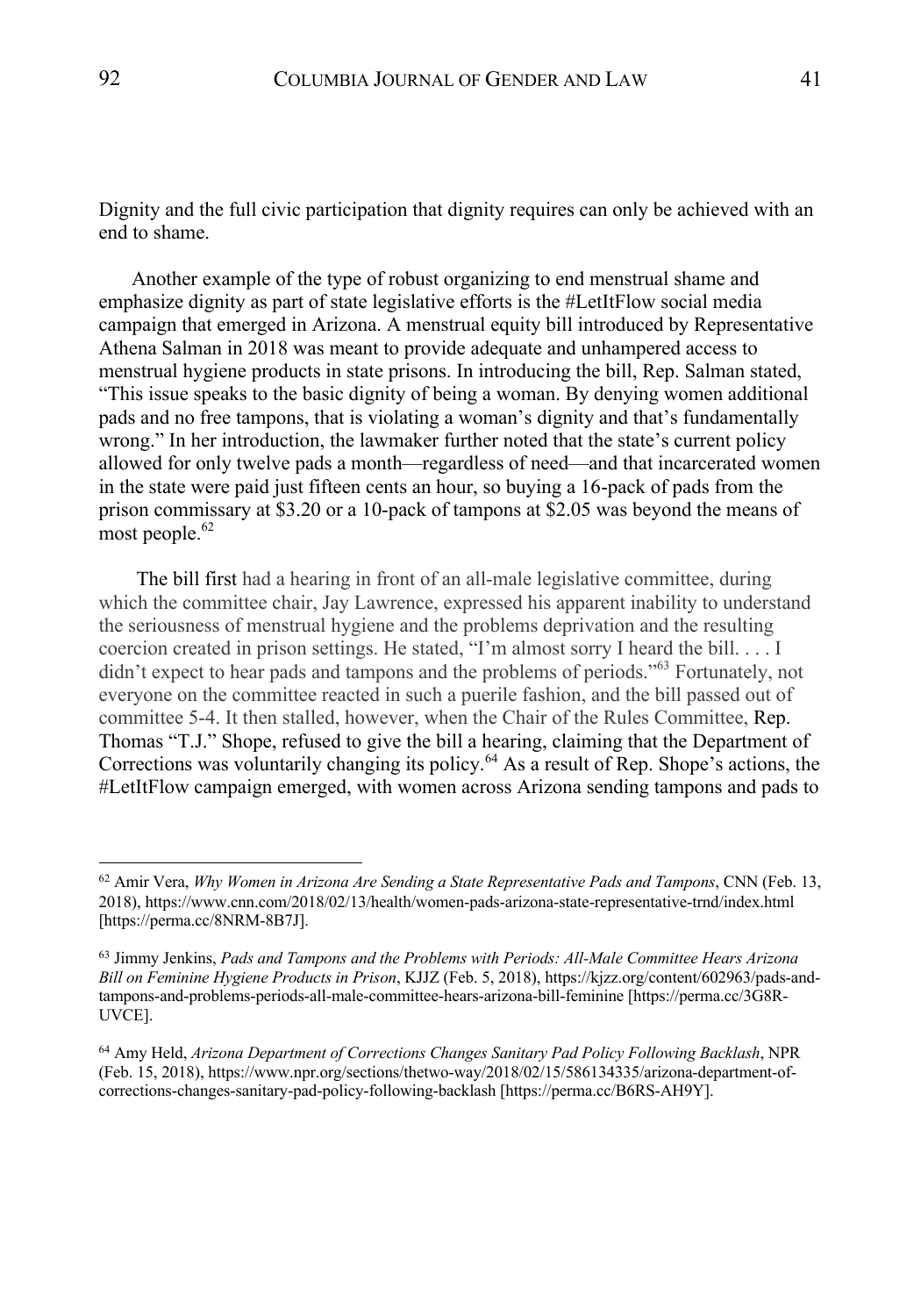his office and calling him out—often with pictures of themselves holding menstrual hygiene products—on Twitter using the #LetItFlow hashtag.<sup>65</sup>

The outrage and creativity of this effort is a hallmark of the fearless organizing that has emerged around menstrual equity. But the result is also a cautionary tale. There is still no menstrual equity law in Arizona. Lawmakers conceded to the reassuring words of the Department of Corrections rather than establishing a legal right for people who menstruate to receive adequate hygiene products that are a basic necessity for their health and dignity. As former counsel for all women incarcerated in state prisons in Arizona in the case *Parsons v. Ryan*, which alleges constitutionally inadequate health care and conditions,<sup>66</sup> I can also say that implementation of the menstrual products policy was spotty at best. Women incarcerated in those facilities continue to face health, hygiene and dignity problems because there is no law to protect them or hold the prisons accountable for recognizing their right to menstrual equity.

The growing strength of the menstrual equity movement nationwide is a welcome sign for increased gender equity and social inclusion for all people in America. Building and sustaining these state level movements until rights are established and menstrual equity becomes a basic fact in the culture will be necessary. At the moment, however, menstrual equity is more about what state or jurisdiction you live in than it is a bedrock principle of our republic. The Constitution has yet to play a leading role as part of this movement.

# **IV. Litigating Menstrual Equity in Prisons and Jails – Evolving Standards of Decency and Dignity**

In a republic, such as the United States, justice by geography is a recurrent problem—too often rights depend more upon the state or locality you live in than underlying notions of universal human rights or dignity or indeed the social good. Are you "lucky" enough to live in a jurisdiction that cares for your rights and well-being, or are you trapped by birth or circumstance in a place that cares little for you or actively seeks to undermine your rights and deny you dignity? At present, location remains too much a factor in the fight for menstrual equity. As discussed in Part III, *supra*, some states and jurisdictions are enacting legislation to protect menstruators and ensure that people who menstruate in public institutions, such as jails, prisons, homeless shelters, or

<sup>65</sup> Vera, *supra* note 62.

<sup>66</sup> Case Page, *Parsons v. Ryan*, ACLU, https://www.aclu.org/cases/parsons-v-ryan [https://perma.cc/HG8D-JXTK].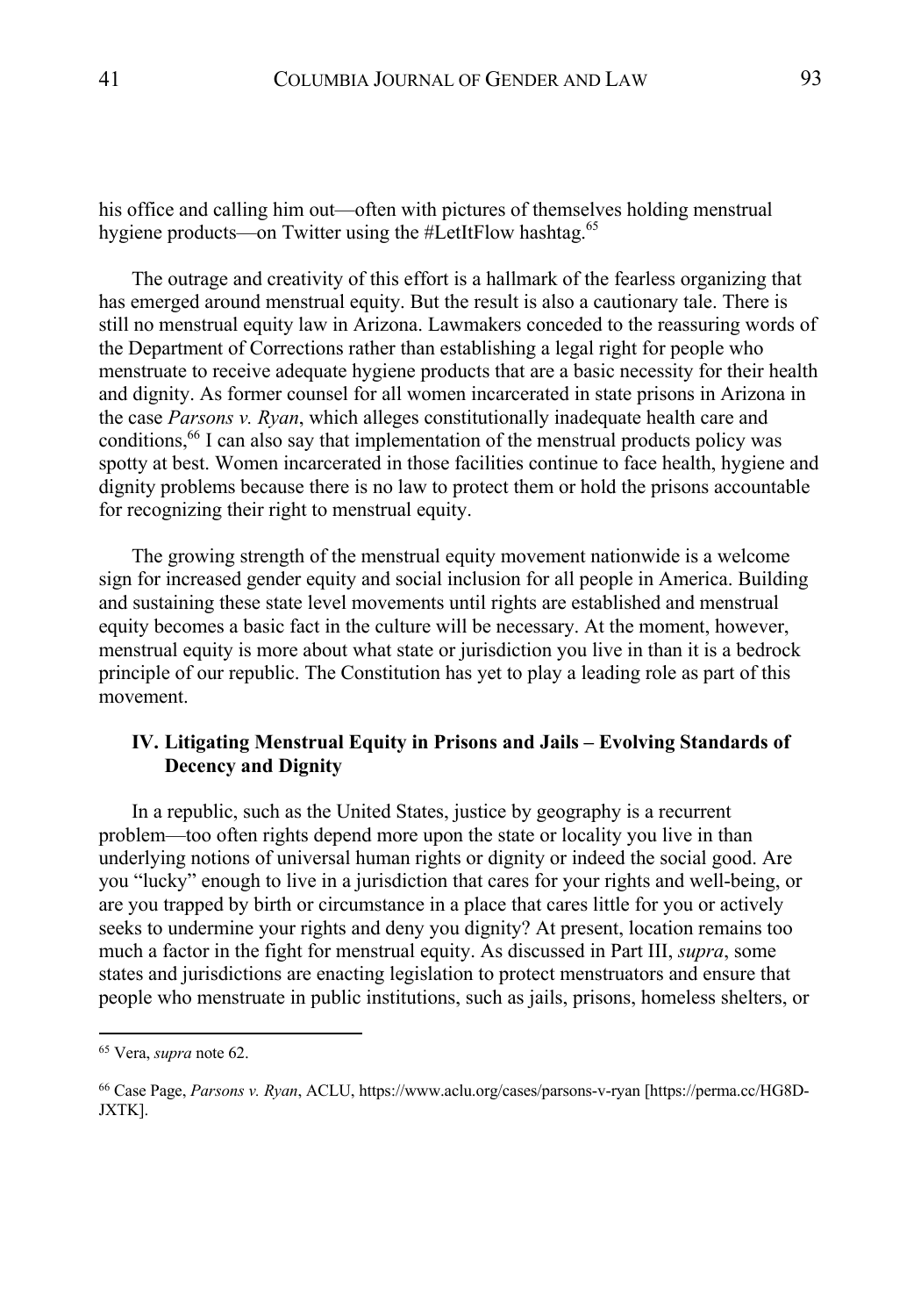public schools, have ready access to menstrual hygiene products. Yet the majority still offer no protection and rights remain patchy at best. This is the scenario in which litigation, and constitutional challenges in particular, can play a significant role in ensuring that rights for some become rights for all.

Places of incarceration in particular often need the force of law and constitutional standards to evolve away from brutal, unjust, and inhumane practices. But what might a civil rights litigation strategy to support menstrual equity in jails and prisons look like? The Eighth Amendment to the U.S. Constitution prohibits the infliction of "cruel and unusual punishment" on prisoners,  $67$  and long-established caselaw makes clear that the deprivation of prisoners' "basic human needs," such as shelter, food, clothing, sanitation, and hygiene, can violate Eighth Amendment prohibitions.<sup>68</sup> It's clear that menstrual hygiene is a basic need for all people who menstruate. Similarly, the Eighth Amendment also requires that prisoners be given adequate medical care for serious medical needs.<sup>69</sup> Notably, the Eighth Amendment also protects prisoners from conditions that put them at serious risk of injury.<sup>70</sup> As discussed *supra* in Parts I and II, there are well-established and severe health risks for people who are forced to use inadequate, unsanitary products

 $67$  Notably, pretrial detainees in jails have not been convicted of any crime so they are not prisoners. The Supreme Court established a means for pretrial detainees to challenge conditions of confinement under the substantive Due Process Clause of the Fourteenth Amendment. *See* Bell v. Wolfish, 441 U.S. 520 (1979). Although the *Bell* standard is well-established, courts are not in agreement as to whether the standard is different than the Eighth Amendment or affords any additional protections. *See, e.g.* Board v. Farnham, 394 F.3d 469, 478 (7th Cir. 2005) (finding it "convenient and entirely appropriate" to apply the same standard to claims arising under the Fourteenth Amendment (detainees) and the Eighth Amendment (convicted prisoners)); Cook v. Sheriff of Monroe County, 402 F.3d 1092, 1115 (11th Cir. 2005) (holding that in regard to providing pretrial detainees with basic necessities, the minimum standard allowed by the due process clause is the same as that allowed by the eighth amendment for convicted prisoners); A.M. v. Luzerne County Juvenile Detention Center, 372 F.3d 572, 584 (3d Cir. 2004) (acknowledging that pretrial detainees claims are properly analyzed under the Fourteenth Amendment yet indicating that due process obligations with respect to medical care had not been defined by the Supreme Court and holding that what is clear is that detainees are entitled to no less protection than a convicted prisoner is entitled to under the Eighth Amendment); *but see* Kingsley v. Hendrickson, 135 S.Ct. 2466 (2015) (applying an objective reasonableness standard for pre-trial detainee's use of force claim under the Fourteenth Amendment's Due Process Clause in contrast to the more onerous subjective standard for convicted prisoners under the Eighth Amendment).

<sup>68</sup> *See, e.g.*, Rhodes v. Chapman, 452 U.S. 337, 346 (1981).

<sup>69</sup> *See, e.g.*, Estelle v. Gamble, 429 U.S. 97, 103 (1976).

<sup>70</sup> *See, e.g.*, Helling v. McKinney, 509 U.S. 25 (1976).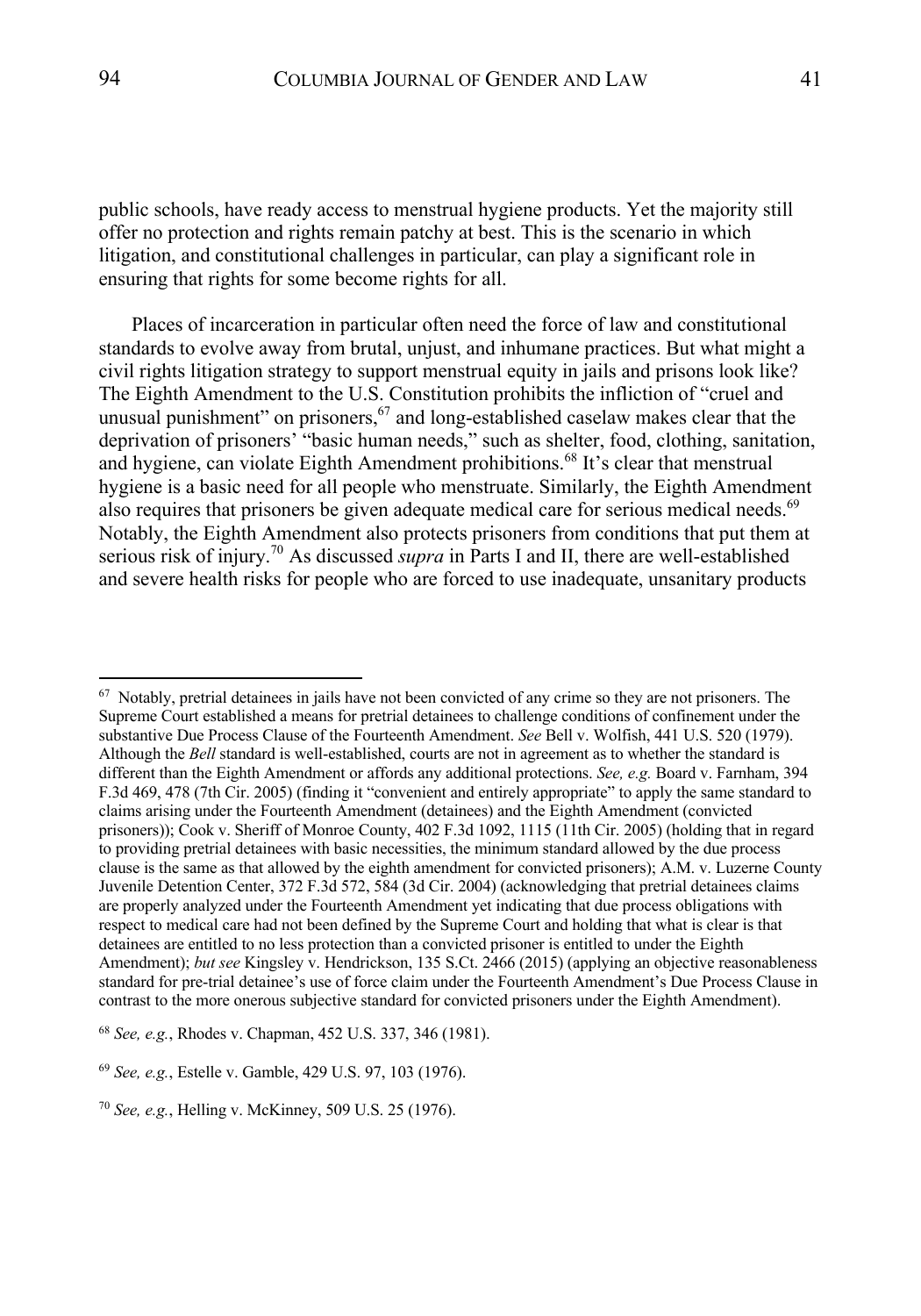to deal with menstruation, and these conditions are common in American prisons and  $i$ ails.<sup>71</sup>

Despite the fact that menstrual hygiene would seem to fit squarely within the existing boundaries of Eighth Amendment jurisprudence as either a basic human need or serious medical need, very few lawsuits have addressed the denial of menstrual products, and even fewer have been successful. An older case, *Dawson v. Kendrick,* out of the federal district court in West Virginia, did find an unconstitutional denial of hygiene products including sanitary napkins at a county jail, but without much analysis of the issue.<sup>72</sup> More recently, a federal district court in Michigan found that denying menstrual products to incarcerated women for up to two days, which caused them to bleed through their clothes and remain in blood-stained uniforms until the weekly laundry day, was not a violation of the Eighth Amendment but rather a minor "delay in delivery."<sup>73</sup> In addition to claims about lack of access to menstrual hygiene products, that case, *Semelbauer v. Muskegon County*, included claims related to male officers routinely viewing naked and partially naked women detainees while they attempted to shower, dress, or use the toilet, and the jail's failure to provide women exercise outside their cells.<sup>74</sup> This typifies the fact that where institutions deny women the basic dignity of menstrual hygiene, there is often a larger context of gender-based oppression and coercion in the institution, as well as other unconstitutional conditions. The failure to treat people with human dignity is a systemic problem that manifests itself in all aspects of prison and jail administration; it is rarely ever a one-off.

 $71$  It should be noted that the legal test for finding a violation of the Eighth Amendment has both an objective and a subjective component. In order to meet objective requirement a claimant must show that the condition or conditions being challenged seriously affect health or safety, *e.g.*, that you are being deprived of a basic human need or exposed to serious harm, as discussed above. The subjective part of the test requires that a claimant show that the officials being sued acted with "deliberate indifference" meaning that the official knew of the condition and did not respond in a reasonable manner. This seminal test is set forth in *Farmer v. Brennan*, 511 U.S. 825 (1994). In the context of menstrual equity issues, one can imagine demonstrating that prison officials are aware that their policies and practices related to menstrual hygiene products for menstruating prisoners were inadequate, putting people at risk, and actually causing harm. Notably, "deliberate indifference" can be inferred by the very fact that the risk of harm is obvious. *Id.* at 842.

<sup>72</sup> Dawson v. Kendrick, 527 F. Supp. 1252, 1288–89 (S.D.W. Va. 1981).

<sup>&</sup>lt;sup>73</sup> Semelbauer v. Muskegon Cnty., No. 1:14-CV-1245, 2015 WL 9906265, at  $*9-10$  (W.D. Mich. Sept. 11, 2015).

<sup>74</sup> Complaint, *Semelbauer*, No. 1:14-CV-1245 (W.D. Mich Dec. 4, 2014).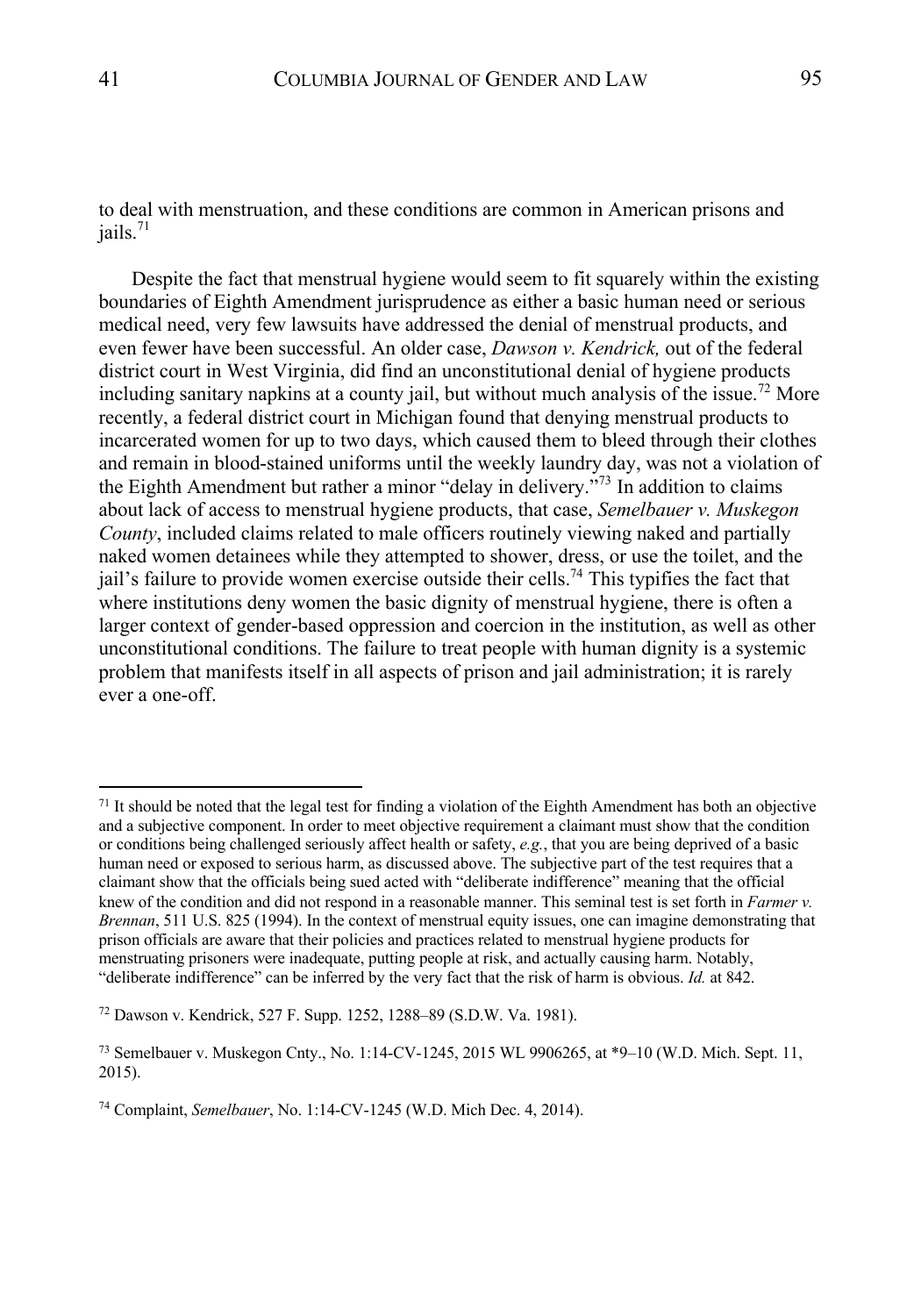The lack of existing caselaw—or even challenges to the problem of menstrual hygiene in prisons in jails—is likely in part because of the issue I addressed at the beginning of this Essay. Simply put, lawyers weren't asking about this issue until recently, and incarcerated people weren't talking about it—at least not to lawyers. It is also true that litigation on behalf of women in women's prisons is fairly rare. For example, as the former Deputy Director of the ACLU's National Prison Project (NPP), the only national legal organization that focuses solely on prison litigation, I know that NPP brought only one class action case against a women's prison from 2001 to 2020. We did represent women class members in statewide cases or in units in jails, but these cases did not tend to focus on women's particular issues—at least at the outset of the litigation. This is not an uncommon pattern in prison litigation generally. Litigators have tended to focus on men's prisons. Part of this is just a numbers game—there are so many more men in prison and hence so many more men's prisons as potential litigation targets.<sup>75</sup> But there is likely more going on here than just numbers. Corrections in the United States is built by and for men, and the concerns of those institutions reflect the larger society's concerns. Menstrual equity, or even the provision of adequate pads or tampons, was not a concern of prisons or jails or the community at large—until now.

That shift can be seen in the actual result of the *Semelbauer* case. Despite the district court's dismissal of the menstrual hygiene claim, the parties were able to reach a settlement that included access to menstrual products on a daily basis at the Muskegon County Jail in addition to addressing other systemic problems.<sup>76</sup> It's pure speculation as to why this remedy was included in the settlement. Perhaps it was the negative press the facility received for denying adequate pads and tampons? Or maybe dedication to the issue on the part of the plaintiffs' attorneys? Or simple recognition by jail administrators or community leaders that the practice was inhumane, disgusting, or bad for security? Perhaps it was a combination of all of these. Regardless of the motivations, the change in policy and practice in Muskegon County Jail happened against the backdrop of the growing public recognition that menstrual hygiene and the human dignity issue it represents must be addressed. This is significant for the law and litigation strategy.

<sup>&</sup>lt;sup>75</sup> Women make up a little over ten percent of the incarcerated and detained population in adult prisons and jails in the United States. *See* Danielle Kaeble & Lauren Glaze, *Correctional Populations in the United States, 2015*, BUREAU OF JUST. STAT. (Dec. 2016), https://www.bjs.gov/content/pub/pdf/cpus15.pdf [https://perma.cc/MJL9-6TSJ].

<sup>76</sup> *Mistreatment of Women at the Muskegon County Jail*, ACLU OF MICH., https://www.aclumich.org/en/cases/mistreatment-women-muskegon-county-jail [https://perma.cc/K2V4- 9K2B].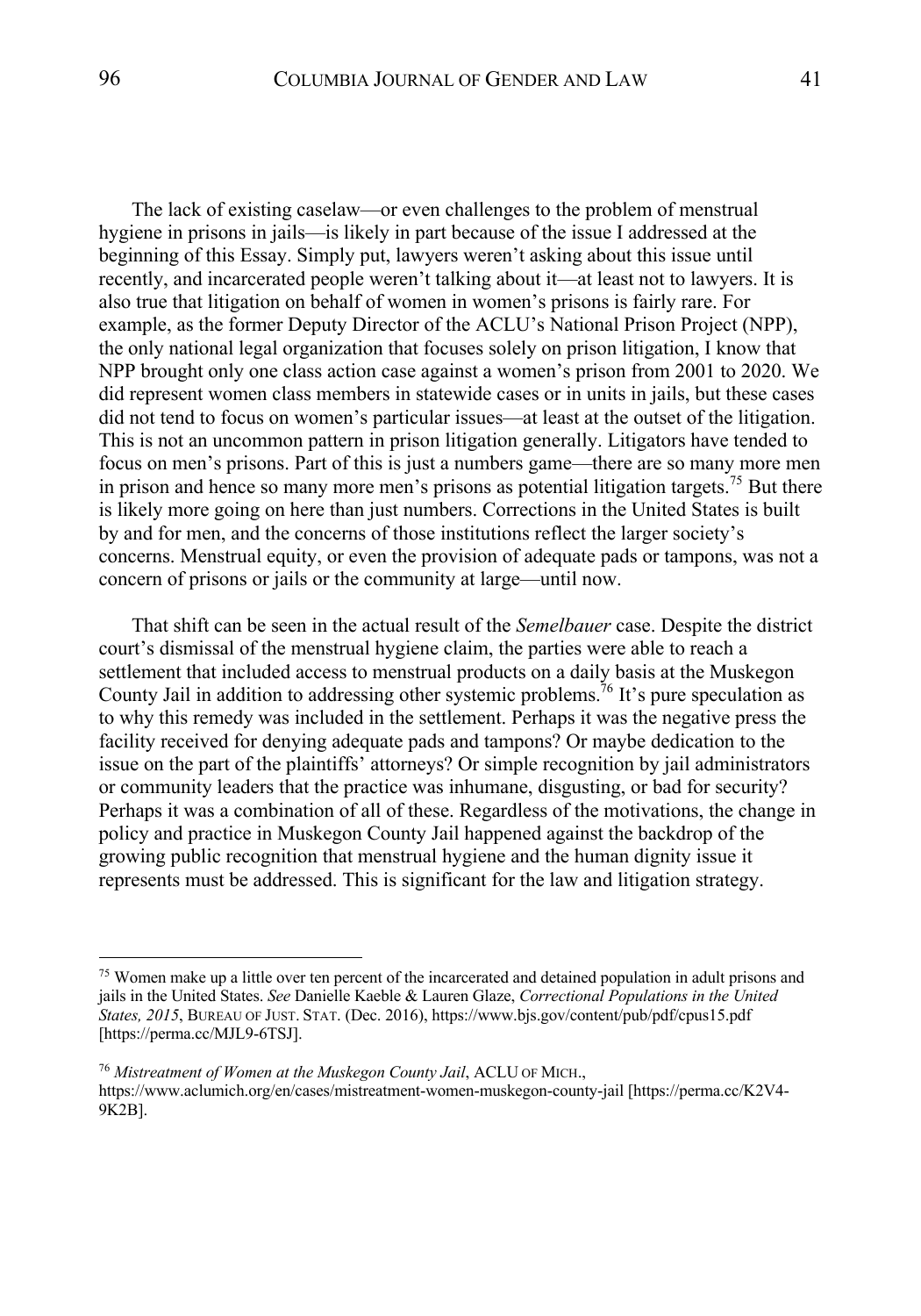Longstanding precedent establishes that the Eighth Amendment's prohibition against cruel and unusual punishment is not static. Rather, its jurisprudence must be informed by "the evolving standards of decency that mark the progress of a maturing society."<sup>77</sup> These "evolving standards of decency" are subject to an increasingly sophisticated analysis by the courts, and the U.S. Supreme Court in particular, which has looked at a number of objective factors including legislative change, states laws, expert opinions and social science research, professional standards, geographic isolation of practices, and international and comparative law.<sup>78</sup>

The growing movement nationwide, and in particular states, to demand menstrual equity and pass laws to enforce the availability of safe, affordable, and free menstrual hygiene products for vulnerable populations like incarcerated people, is certainly a marker of "evolving standards of decency." This argues for a litigation strategy that is tied to local and state organizing for menstrual equity laws and practices, as well as the larger national movement to expose and promote the need for menstrual equity in our society writ large.

At the same time, the menstrual equity movement's emphatic emphasis on concepts of human dignity for women, girls, and all people who menstruate<sup>79</sup> is particularly pertinent in the context of Eighth Amendment litigation strategy and the rights of incarcerated people. In the context of prisoner rights jurisprudence, the concept of human dignity in the Eighth Amendment<sup>80</sup> has been used to place limits on punishment, such as

<sup>79</sup> *See supra* Part III.

<sup>80</sup> The concept of "human dignity" is a surprisingly recent concept in constitutional jurisprudence in this country. It first emerged as a value relevant to interpreting the Constitution and vindicating individual rights in the post-World War II era in the wake of the horrors of the Holocaust, the evolution of the international human rights movement, and the United States' commitment to the United Nations and the Universal Declaration of Human Rights. *See* Benjamin F. Krolikowski, *Brown v. Plata: The Struggle to Harmonize Human Dignity with the Constitution*, 33 PACE L. REV. 1255, 1257–68 (2013) (outlining the emergence of human dignity in Supreme Court jurisprudence in the post-World War II era).

<sup>77</sup> Trop v. Dulles, 356 U.S. 86, 101 (1958).

<sup>78</sup> *See, e.g.*, Hall v. Florida, 134 S. Ct. 1986, 1993–2000 (2014) (finding Florida law's restrictive approach to recognizing an individual's intellectual disability when seeking execution to be unconstitutional under the Eighth Amendment in light of both current standards, other state practices, research, and principles and the court's independent judgment in order to implement the court's prior holding in *Atkins* that people with intellectual disabilities should not be subject to the death penalty); *see also* Matthew C. Matusiak et al., *The Progression of "Evolving Standards of Decency" in U.S. Supreme Court Decisions*, 39 CRIM.JUST. REV. 253, 260–61 (2014).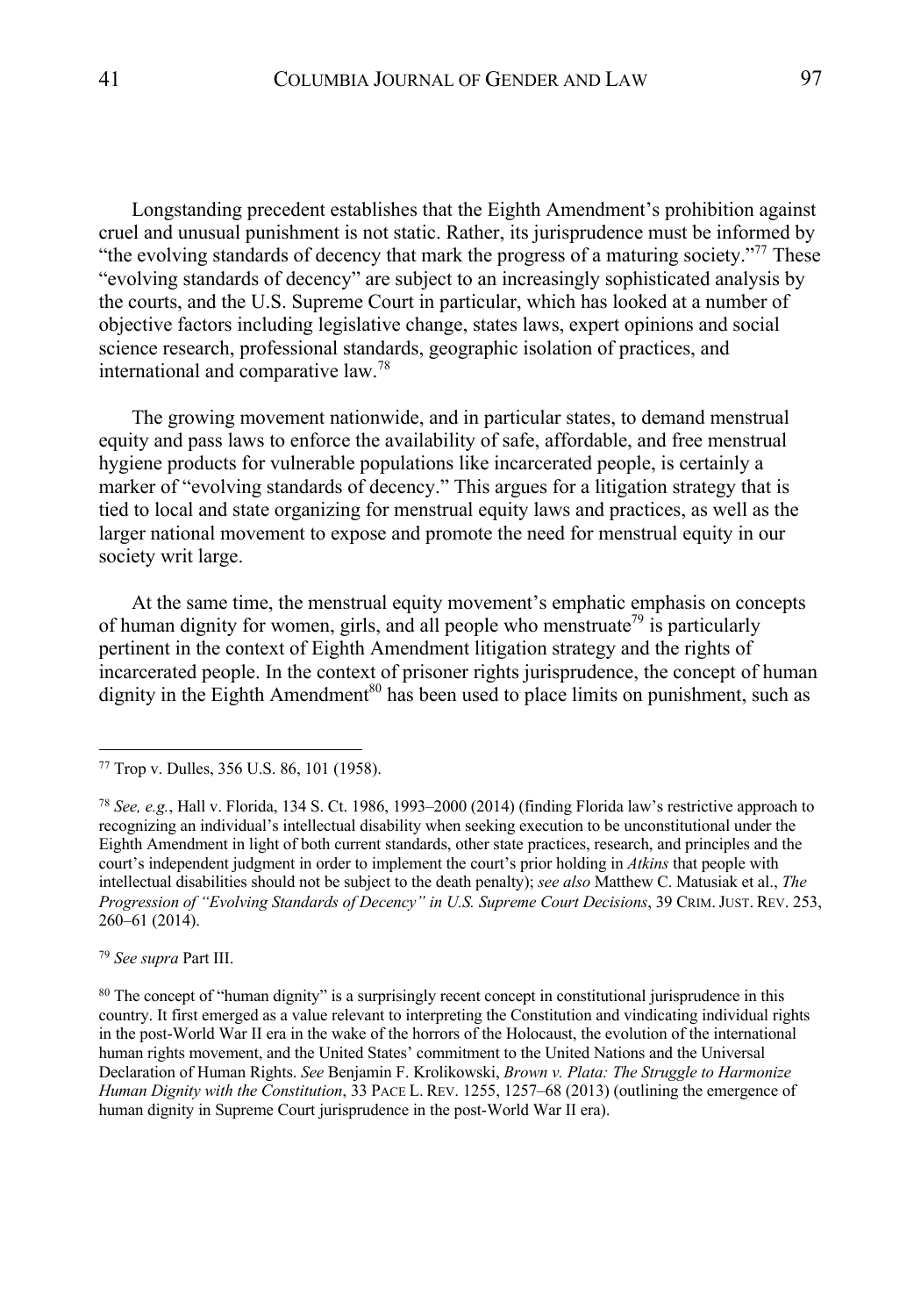the death penalty, ${}^{81}$  and establish certain affirmative rights for prisoners, such as the right to medical care. $82$  In the twenty-first century, the concept of human dignity has perhaps most strongly been expressed in relation to prisoner rights in *Brown v. Plata*, a case dealing directly with the humanitarian consequences of overcrowding and mass incarceration in California leading to serious harm, death, and degradation of incarcerated people in the state. <sup>83</sup> In *Plata*, human dignity received explicit and important emphasis. Writing for the majority, Justice Anthony Kennedy concluded, "Prisoners retain the essence of human dignity inherent in all persons. Respect for that dignity animates the Eighth Amendment prohibition against cruel and unusual punishment."<sup>84</sup>

The Court in *Plata* reasserted the fact that when the state incarcerates people, it deprives them of their ability to provide basic life necessities to themselves. As a result, the state's failure to provide such necessities "may actually produce physical torture or a lingering death."<sup>85</sup> Importantly, the Court observed that where the state has failed to live up to its duty to provide for basic human needs, the courts must step in to protect the rights of incarcerated people.<sup>86</sup> The *Plata* decision both underscores the fact that human dignity animates the Eighth Amendment and that courts must step in when the government undermines and endangers that dignity through its acts and omissions.

I do not want to suggest that litigating for menstrual equity rights in carceral settings is a simple matter or a slam-dunk win. Americans—and by extension the courts—have repeatedly treated the rights of people deprived of their liberty in prisons and jails as less worthy of care and respect.<sup>87</sup> Indeed, it is hard to imagine that a nation with the world's highest incarceration rate—the United States has less than five percent of the world's

<sup>84</sup> *Id.*

<sup>85</sup> *Id.* at 1928.

<sup>86</sup> *Id.* at 1929.

<sup>81</sup> Furman v. Georgia, 408 U.S. 238, 258, 270 (1972) (Brennan, J., concurring) (explaining that punishment is "cruel and unusual" under the Eighth Amendment when "it does not comport with human dignity").

 $82$  Estelle v. Gamble, 429 U.S. 97, 102 (1976) (noting that the Eighth Amendment "embodies broad and idealistic concepts of dignity, civilized standards, humanity, and decency . . .").

<sup>83</sup> Brown v. Plata, 131 S.Ct. 1910, 1923 (2011).

<sup>87</sup> *See generally* Sharon Dolovich, *Exclusion and Control in the Carceral State*, 16 BERKELEY J. CRIM. L. 259 (2001) (pointing to connections between America's system of mass incarceration and the general view in public and legal discourse that prisoners are less worthy of protection and care; essentially that they are allotted a sub-human status in our society).